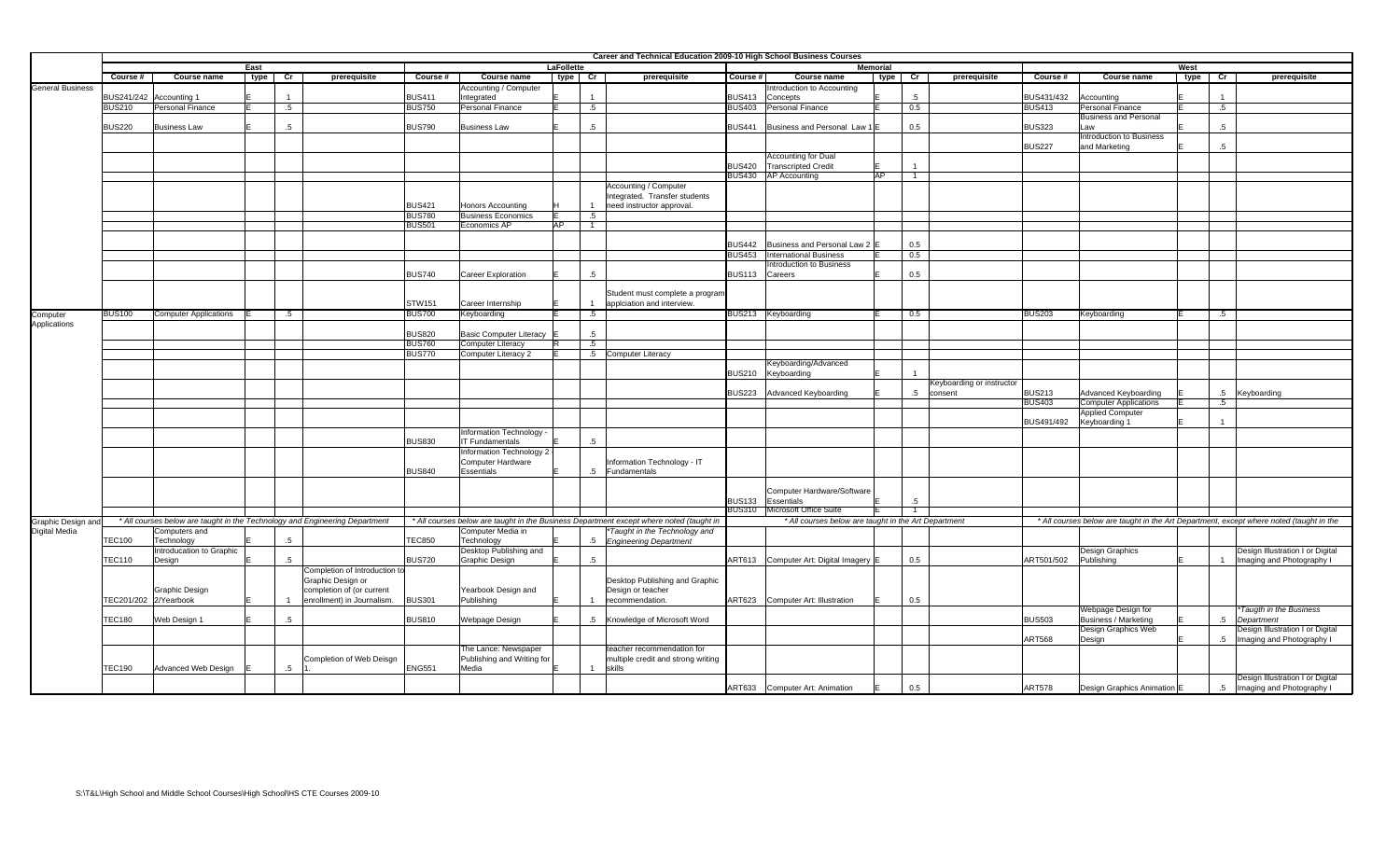|                         |               |                                                   |                |                 |                                                                                     |                 |                                       |                   |        |                            |                | High School Family and Consumer Education CTE Courses 2009-10 |                 |                |                                                                                                       |                |                                                    |             |                 |                                                                                                                                                                                        |
|-------------------------|---------------|---------------------------------------------------|----------------|-----------------|-------------------------------------------------------------------------------------|-----------------|---------------------------------------|-------------------|--------|----------------------------|----------------|---------------------------------------------------------------|-----------------|----------------|-------------------------------------------------------------------------------------------------------|----------------|----------------------------------------------------|-------------|-----------------|----------------------------------------------------------------------------------------------------------------------------------------------------------------------------------------|
|                         |               |                                                   | East           |                 |                                                                                     |                 |                                       | <b>LaFollette</b> |        |                            |                |                                                               | <b>Memorial</b> |                |                                                                                                       |                |                                                    | West        |                 |                                                                                                                                                                                        |
|                         | Course#       | Course name                                       | type           | Cr              | prerequisite                                                                        | Course #        | Course name                           | type              | Cr     | prerequisite               | Course #       | Course name                                                   | type            | Cr             | prerequisite                                                                                          | Course #       | Course name                                        | type        | Cr              | prerequisite                                                                                                                                                                           |
| Child Care              |               | Child<br>FCE211 Development 1                     | E              | $.5\phantom{0}$ |                                                                                     |                 | Child<br>FCE820 Development I         | E                 | 0.5    |                            |                | Family Life Education -<br>FCE210 Child Development           | E               | $\overline{1}$ | Sophomore status is<br>REQUIRED by the<br>Department of Public<br>Instruction for ACCT<br>certificate |                | FCE428 Child Development                           | E           | $.5\phantom{0}$ | Family Psychology                                                                                                                                                                      |
|                         |               | Child<br>FCE212 Development 2                     | E              | $.5\phantom{0}$ |                                                                                     |                 | Child<br>FCE830 Development II        | E                 | 0.5    | <b>Child Development</b>   |                |                                                               |                 |                |                                                                                                       |                | FCE418 Child Development II                        | E           | $.5\,$          | Successful completion of<br>Family Psychology with a<br>"C" or better and be at<br>least 17 years old making<br>student eligible for the<br>ACCT and Infant/Toddler<br>Certifications. |
|                         |               | <b>AS Careers with</b><br>FCE352 Children         | E              | $.5\,$          | Child Development 1<br>or 2                                                         |                 |                                       |                   |        |                            |                |                                                               |                 |                |                                                                                                       |                |                                                    |             |                 |                                                                                                                                                                                        |
|                         |               |                                                   |                |                 |                                                                                     |                 |                                       |                   |        |                            |                |                                                               |                 |                |                                                                                                       |                |                                                    |             |                 |                                                                                                                                                                                        |
|                         |               | FCE121 PEP Leadership 1<br>PEP Leadership         | E.             | $.5\,$          | Current 9th, 10th, and<br>11th grade students<br>need PEP 1.<br>Teacher's signature |                 |                                       |                   |        |                            |                |                                                               |                 |                |                                                                                                       |                |                                                    |             |                 |                                                                                                                                                                                        |
|                         | FCE122 1.5    |                                                   | $\mathsf{E}$   | $.5\phantom{0}$ | required.                                                                           |                 |                                       |                   |        |                            |                |                                                               |                 |                |                                                                                                       |                |                                                    |             |                 |                                                                                                                                                                                        |
|                         | FCE310 PEP    |                                                   | $\mathsf{E}^-$ | $.5\,$          | Signature of<br><b>Department Principal</b>                                         |                 |                                       |                   |        |                            |                | FCE223 Community Studies                                      | $\mathsf E$     | 0.5            | Teacher's signature                                                                                   |                |                                                    |             |                 |                                                                                                                                                                                        |
|                         |               |                                                   |                |                 |                                                                                     |                 |                                       |                   |        |                            |                |                                                               |                 |                |                                                                                                       |                | FCE417 Family Psychology                           | E           | .5              |                                                                                                                                                                                        |
|                         |               | FCE120 Culinary Arts 1                            | E.             | $.5\phantom{0}$ |                                                                                     | FCE700 Foods I  |                                       | E                 | 0.5    |                            | FCE113 Foods 1 |                                                               | $\mathsf E$     | 0.5            |                                                                                                       | FCE103 Chef    |                                                    | $\mathsf E$ | $.5\,$          |                                                                                                                                                                                        |
|                         |               | FCE220 Culinary Arts 2                            | E.             | $.5\,$          | Culinary Arts 1 or<br><b>Regional World</b><br>Cuisine                              | FCE710 Foods II |                                       | $\mathsf E$       | 0.5    | Foods I                    |                |                                                               |                 |                |                                                                                                       | FCE113 Chef II |                                                    | E           | $.5\,$          | Successful completion of<br>Chef.                                                                                                                                                      |
|                         |               | Regional World<br>FCE124 Cuisine                  | E              | $.5\,$          | Culinary Arts 1 or<br>senior with some<br>cooking experience.                       |                 |                                       |                   |        |                            |                | FCE123 Global Foods                                           | E               | 0.5            |                                                                                                       |                |                                                    |             |                 |                                                                                                                                                                                        |
|                         |               |                                                   |                |                 |                                                                                     | FCE720 Budget   | Cooking on a                          | $\mathsf E$       | 0.5    |                            |                |                                                               |                 |                |                                                                                                       |                |                                                    |             |                 |                                                                                                                                                                                        |
|                         |               |                                                   |                |                 |                                                                                     |                 |                                       |                   |        |                            |                | <b>Gourmet Chef</b><br>FCE131 Semester 1                      | E               | 0.5            | One year of Science<br>and Algebra 1                                                                  |                | FCE128 Gourmet Chef                                | E           | $.5\,$          | Successful completion of<br>Chef, Chef II                                                                                                                                              |
|                         |               |                                                   |                |                 |                                                                                     |                 |                                       |                   |        |                            |                | <b>Courmet Chef</b><br>FCE132 Semester 2                      | $\mathsf E$     | 0.5            | One year of Science<br>and Algebra 1                                                                  |                |                                                    |             |                 |                                                                                                                                                                                        |
| Foods/Culinar<br>y Arts |               |                                                   |                |                 |                                                                                     |                 |                                       |                   |        |                            |                |                                                               |                 |                |                                                                                                       |                | Intro to Hospitality &<br>FCE133 Culinary/ProStart | E           | $\overline{1}$  |                                                                                                                                                                                        |
| Other FCE               |               | Independent                                       |                |                 |                                                                                     |                 | Independent                           |                   |        |                            |                |                                                               |                 |                |                                                                                                       |                |                                                    |             |                 |                                                                                                                                                                                        |
| Courses                 | FCE400 Living | Clothing                                          | E              | $.5\,$          |                                                                                     | FCE770 Living   |                                       | $\mathsf E$       | 0.5    |                            |                |                                                               |                 |                |                                                                                                       |                |                                                    |             |                 |                                                                                                                                                                                        |
|                         |               | Construction and<br>FCE100 Careers                | E              | $.5\phantom{0}$ |                                                                                     |                 | FCE730 Sewing Basics                  | E                 | 0.5    |                            |                |                                                               |                 |                |                                                                                                       |                |                                                    |             |                 |                                                                                                                                                                                        |
|                         |               | Interior Design<br>land<br>FCE110 Entrpreneurship | $\mathsf{E}$   | $.5\phantom{0}$ |                                                                                     |                 | FCE740 Sewing II                      | E                 | 0.5    |                            |                |                                                               |                 |                |                                                                                                       |                |                                                    |             |                 |                                                                                                                                                                                        |
|                         |               |                                                   |                |                 |                                                                                     |                 | FCE790 Sewing III                     | E                 | 0.5    | Sewing Basics<br>Sewing II |                |                                                               |                 |                |                                                                                                       |                |                                                    |             |                 |                                                                                                                                                                                        |
|                         |               |                                                   |                |                 |                                                                                     |                 | Marriage and<br>FCE780 Family Living  | E                 | 0.5    |                            |                |                                                               |                 |                |                                                                                                       |                |                                                    |             |                 |                                                                                                                                                                                        |
|                         |               |                                                   |                |                 |                                                                                     |                 | Housing and<br>FCE760 Interior Design | E                 | $.5\,$ |                            |                |                                                               |                 |                |                                                                                                       |                |                                                    |             |                 |                                                                                                                                                                                        |
|                         |               |                                                   |                |                 |                                                                                     |                 |                                       |                   |        |                            | FCE310 Study   | <b>HERO</b> Employment                                        | E               | $\mathbf{1}$   | Teacher's signature.                                                                                  |                |                                                    |             |                 |                                                                                                                                                                                        |
|                         |               |                                                   |                |                 |                                                                                     |                 |                                       |                   |        |                            |                | FCE320 HERO Internship                                        | E               | $\mathbf{1}$   | Teacher's signature.                                                                                  |                |                                                    |             |                 |                                                                                                                                                                                        |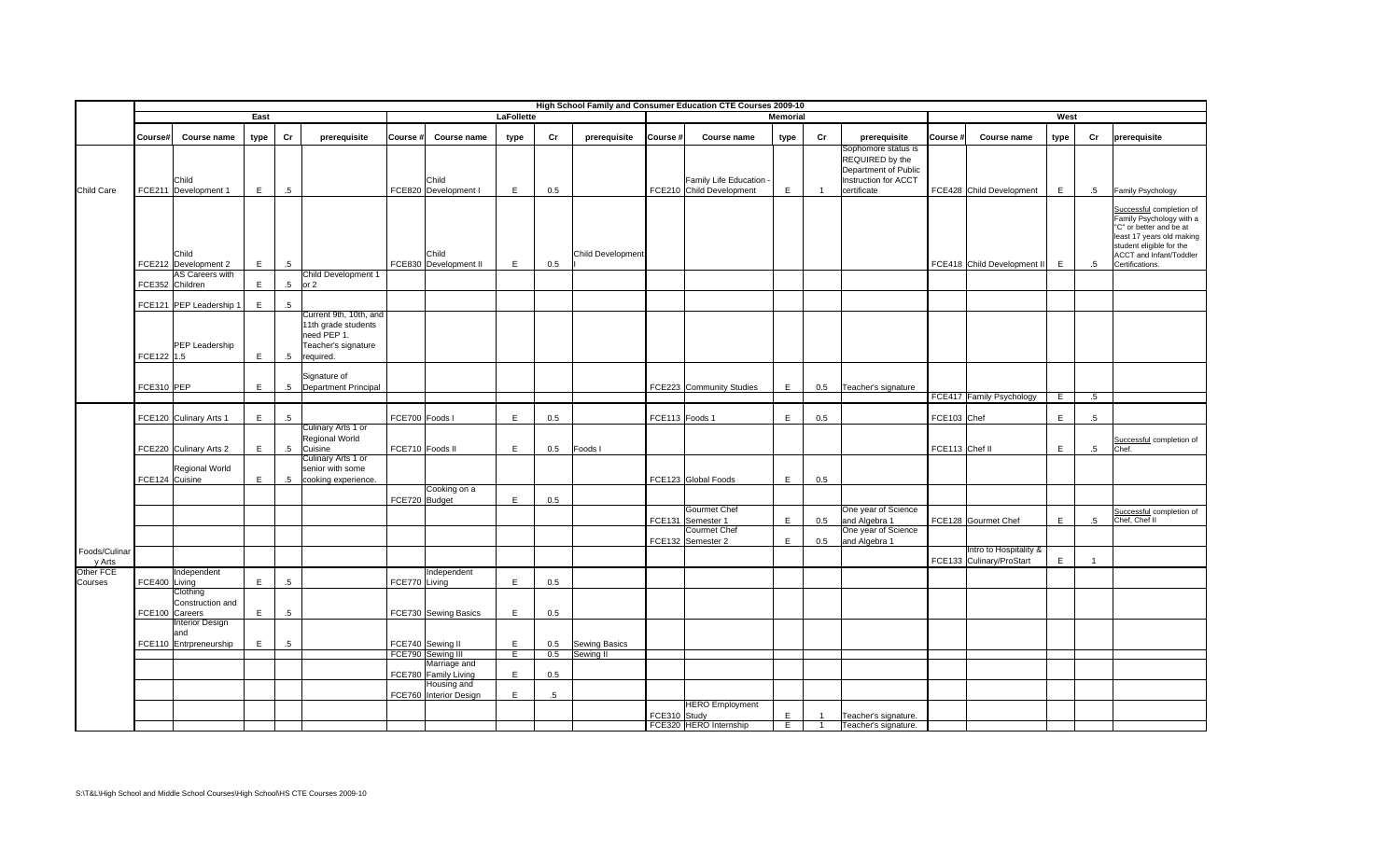|                  |                     |     |      |                                    |               |                              |            | Career & Technology Education 2009-2010 High School Health Science Occupations Courses |          |                            |          |     |                          |               |                       |      |    |              |
|------------------|---------------------|-----|------|------------------------------------|---------------|------------------------------|------------|----------------------------------------------------------------------------------------|----------|----------------------------|----------|-----|--------------------------|---------------|-----------------------|------|----|--------------|
|                  |                     |     | East |                                    |               |                              | LaFollette |                                                                                        |          |                            | Memorial |     |                          |               |                       | West |    |              |
| Course#          | Course name         | vpe |      | Prerequisite                       | Course #      | Course name                  | Type       | Prerequisite                                                                           | Course # | Course name                | Type     |     | Prerequisite             | Course #      | Course name           | vpe  |    | Prerequisite |
|                  | Intro. to Health    |     |      |                                    |               |                              |            |                                                                                        |          |                            |          |     |                          |               |                       |      |    |              |
|                  | Science             |     |      |                                    |               | <b>Health Science</b>        |            |                                                                                        |          | <b>Health Science</b>      |          |     |                          |               | <b>Health Science</b> |      |    |              |
| <b>FCE230</b>    | Occupations         |     | .5   |                                    | <b>FCE750</b> | Occupations I                |            |                                                                                        |          | FCE411 Occupations 1       |          | 0.5 |                          | <b>FCE217</b> | Occupations 1         |      | .5 |              |
|                  |                     |     |      | Completion of or concurrent        |               |                              |            | <b>Health Science</b>                                                                  |          |                            |          |     |                          |               |                       |      |    |              |
|                  |                     |     |      | enrollment in Introduction to      |               |                              |            | Occupations I with a C                                                                 |          |                            |          |     |                          |               |                       |      |    |              |
|                  | Medical             |     |      | <b>Health Science Occupations</b>  |               | <b>Health Science</b>        |            | or better and teacher                                                                  |          | <b>Health Science</b>      |          |     | <b>Health Science</b>    |               |                       |      |    |              |
| <b>FCE280</b>    | Occupations 2       |     | .5   | required.                          | <b>FCE800</b> | Occupations II               |            | approval                                                                               |          | FCE412 Occupations 2       |          | 0.5 | Occupations 1            |               |                       |      |    |              |
|                  |                     |     |      |                                    |               |                              |            | <b>Health Science</b>                                                                  |          |                            |          |     |                          |               |                       |      |    |              |
|                  |                     |     |      |                                    |               |                              |            | Occupations I and                                                                      |          |                            |          |     |                          |               |                       |      |    |              |
|                  |                     |     |      |                                    |               |                              |            | <b>Health Science</b>                                                                  |          |                            |          |     | Successful completion    |               |                       |      |    |              |
|                  |                     |     |      | Successful completion of, or       |               |                              |            | Occupations II with a B                                                                |          |                            |          |     | of one of the following: |               |                       |      |    |              |
|                  | <b>AS Certified</b> |     |      | concurrent registration in         |               | <b>Health Science</b>        |            | or better and teacher                                                                  |          |                            |          |     | Any Science or Health    |               |                       |      |    |              |
| <b>FCE250</b>    | Nursing Assistant   |     |      | <b>Health Science Occupations.</b> | <b>FCE810</b> | Occupations III              |            | approval                                                                               |          | FCE423 Nursing Assistant E |          |     | Occupations              |               |                       |      |    |              |
|                  |                     |     |      |                                    |               |                              |            | <b>Health Science</b>                                                                  |          |                            |          |     |                          |               |                       |      |    |              |
|                  |                     |     |      |                                    |               |                              |            | Occupations I and                                                                      |          |                            |          |     |                          |               |                       |      |    |              |
|                  |                     |     |      |                                    |               |                              |            | <b>Health Science</b>                                                                  |          |                            |          |     |                          |               |                       |      |    |              |
|                  |                     |     |      |                                    |               | FCE850 Medical Terminology E |            | Occupations II                                                                         |          |                            |          |     |                          |               |                       |      |    |              |
|                  | Health              |     |      |                                    |               |                              |            |                                                                                        |          |                            |          |     |                          |               |                       |      |    |              |
|                  | Information Office  |     |      |                                    |               |                              |            |                                                                                        |          | <b>Medical Office</b>      |          |     | Keyboarding or           |               |                       |      |    |              |
| FCE240 Assistant |                     |     |      |                                    |               |                              |            |                                                                                        |          | FCE463 Assistant           |          | 0.5 | instructor approval      |               |                       |      |    |              |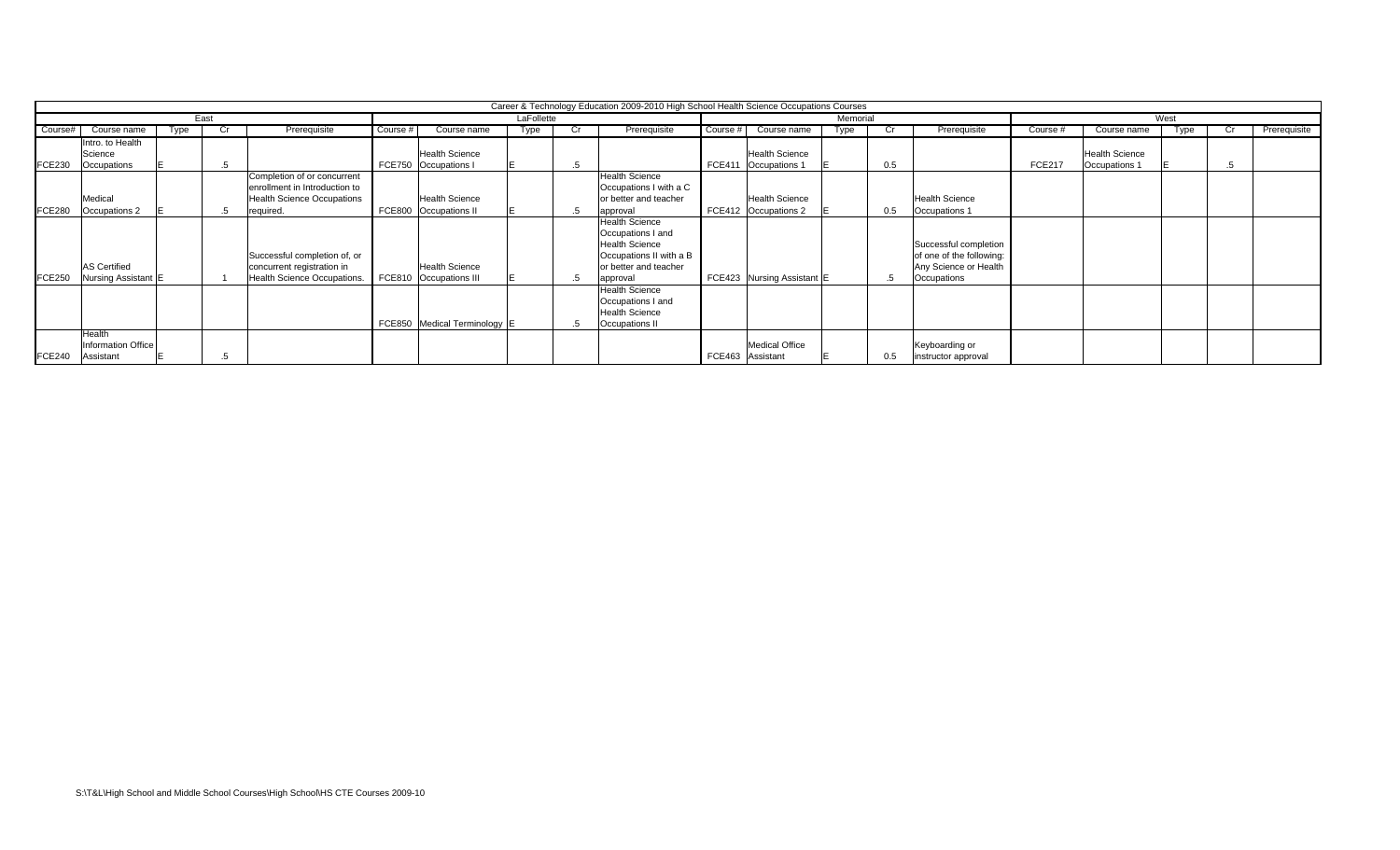|            |                       |                             |           |     |                                            |               |                                     |            | HS Language Arts Courses 2009-10 |                       |                                    |          |                                                 |                      |                                     |         |                                     |
|------------|-----------------------|-----------------------------|-----------|-----|--------------------------------------------|---------------|-------------------------------------|------------|----------------------------------|-----------------------|------------------------------------|----------|-------------------------------------------------|----------------------|-------------------------------------|---------|-------------------------------------|
|            |                       |                             | East      |     |                                            |               |                                     | LaFollette |                                  |                       |                                    | Memorial |                                                 |                      |                                     | West    |                                     |
|            | course#               | course name                 | type cr   |     | prerequisite                               |               | course # course name                | type cr    | prerequisite                     | course#               | course name                        | type cr  | prerequisite                                    | course#              | course name                         | type cr | prerequisite                        |
| 9th Grade  | ENG111/112            | English 9                   | R.        | 1.0 |                                            |               | NG101 English 9                     | lR.<br>1.0 |                                  | ENG111/112            | English 9                          | R.       | 1.0                                             | ENG101/102 English 9 |                                     | R       | 1.0                                 |
|            | ENG121/122            | Advanced English 9          | lA.       |     | 1.0 Proficient on WKCE                     |               | ENG161 Honors English 9             | lн.        | 1.0 teacher recommendation       |                       |                                    |          |                                                 |                      |                                     |         |                                     |
|            |                       | ENG131/132 English 9 Honors | lH –      |     | 1.0 Admissions panel                       |               |                                     |            |                                  |                       |                                    |          |                                                 |                      |                                     |         |                                     |
|            |                       |                             |           |     |                                            |               |                                     |            |                                  |                       |                                    |          |                                                 |                      |                                     |         |                                     |
|            |                       |                             |           |     |                                            |               |                                     |            |                                  |                       |                                    |          |                                                 |                      |                                     |         |                                     |
|            |                       |                             |           |     |                                            |               |                                     |            |                                  |                       |                                    |          |                                                 |                      |                                     |         | Teacher recommendation:             |
| 10th Grade | NG211/212 English 10  |                             |           | 1.0 |                                            |               | ENG201 English 10                   |            | 1.0 English 9                    | ENG221/222            | English 10                         |          | 1.0 English 9                                   |                      | ENG201/202 English 10               | R       | 1.0 Embedded Honors                 |
|            |                       |                             |           |     | Successful completion of Adv               |               |                                     |            | English 9 or teacher             |                       |                                    |          | Recommendation of English 9                     |                      |                                     |         |                                     |
|            | ENG221/222            | Advanced English 10         |           |     | 1.0 English 9                              |               | ENG261 Honors English 10            |            | 1.0 recommendation               | NG231/232             | English 10 Honors                  |          | 1.0 teacher                                     | NG307                | Writing for Publication             |         | 0.5                                 |
|            |                       |                             |           |     |                                            |               |                                     |            |                                  |                       | Directed English                   |          | English 9 and recommendation                    |                      | Language, Usage &                   |         | Recommendation: Good                |
|            | ENG231/232            | English 10 Honors           |           |     | 1.0 Self-select                            |               | ENG720 Creative Writing             |            | 0.5 English 9                    | ENG211/212            | $10-1$                             |          | 1.0 English 9 teacher                           | ENG327/328           | Grammar                             |         | 0.5 understanding of basic grammar. |
|            |                       | Spoken Word and             |           |     |                                            |               |                                     |            |                                  |                       |                                    |          |                                                 |                      |                                     |         |                                     |
|            | ENG200                | <b>Contemporary Poetics</b> | IF.       | 0.5 |                                            |               | ENG740 Advanced Creative Writing    | E/A        | 0.5 Creative Writing             | <b>ENG241</b>         | Drama 1                            |          | 0.5                                             | ENG527/528           | Contemporary Literature             |         | 0.5                                 |
|            |                       | Introduction to             |           |     |                                            |               |                                     |            |                                  |                       |                                    |          |                                                 |                      |                                     |         |                                     |
|            | ENG280                | Journalism                  |           | 0.5 |                                            | ENG551        | Writing for the Media               | 1.0        |                                  | <b>ENG242</b>         | Drama 2                            |          | 0.5                                             | <b>ENG643</b>        | Dramatic Literature                 |         | 0.5                                 |
|            | ENG290                | <b>Theatre Arts</b>         | E.        | 0.5 |                                            |               |                                     |            |                                  |                       |                                    |          |                                                 | ENG653               | The Bible as Literature             | E.      | 0.5                                 |
|            | <b>ENG 340</b>        | <b>Creative Writing</b>     | E.        | 0.5 |                                            |               |                                     |            |                                  |                       |                                    |          |                                                 | <b>ENG668</b>        | Science Fiction                     |         | 0.5                                 |
|            |                       |                             |           |     |                                            |               |                                     |            |                                  |                       |                                    |          |                                                 | ENG727/728           | Film Study                          | E       | 0.5                                 |
|            |                       |                             |           |     |                                            |               |                                     |            |                                  |                       |                                    |          |                                                 | ENG913               | <b>Public Speaking</b>              | F.      | 0.5                                 |
|            |                       |                             |           |     |                                            |               |                                     |            |                                  |                       |                                    |          |                                                 | ENG927/928           | Theater Arts I                      | E       | 0.5                                 |
|            |                       |                             |           |     |                                            |               |                                     |            |                                  |                       |                                    |          |                                                 | <b>ENG943</b>        | Mass Media                          | F.      | 0.5                                 |
|            |                       |                             |           |     |                                            |               |                                     |            |                                  |                       |                                    |          |                                                 | <b>ENG957</b>        | Multico                             |         | 1.0 By teacher selection only.      |
|            |                       |                             |           |     |                                            |               |                                     |            |                                  |                       |                                    |          |                                                 |                      |                                     |         |                                     |
|            |                       |                             |           |     |                                            |               |                                     |            |                                  |                       |                                    |          |                                                 |                      |                                     |         |                                     |
|            |                       |                             |           |     |                                            |               |                                     |            |                                  |                       |                                    |          | English 10 or English 10 Honors                 |                      |                                     |         | Recommendation: Successful          |
|            |                       |                             |           |     |                                            |               |                                     |            |                                  |                       |                                    |          | or concurrent enrollment in                     |                      | <b>Advanced Writing</b>             |         | Completion of an Honors Level       |
| 11th Grade | ENG311/312 English 11 |                             | R         | 1.0 |                                            |               | ENG301 English 11                   |            | 1.0 English 10                   | ENG321/322 English 11 |                                    |          | 1.0 English 10.                                 | ENG403               | Workshop (Honors)                   |         | 0.5 Literature Course.              |
|            |                       |                             |           |     |                                            |               |                                     |            | Honors English 10 or teacher     |                       |                                    |          | English 10 or Directed English 1                |                      |                                     |         |                                     |
|            | ENG321/322            | Advanced English 11         |           |     | Successful completion of Adv Eng<br>1.0 10 |               | ENG361 Honors English 11            |            | 1.0 recommendation               | ENG311/312            | Directed English                   |          | or recommendation of English 10<br>1.0 teacher. | <b>ENG413</b>        | <b>Creative Writing</b><br>Workshop |         | 0.5 Teacher recommendation:         |
|            |                       |                             |           |     |                                            |               |                                     |            |                                  |                       |                                    |          | English 10 teacher's signature.                 |                      |                                     |         |                                     |
|            |                       |                             |           |     |                                            |               |                                     |            |                                  |                       |                                    |          | Check with English 10 teacher for               |                      |                                     |         |                                     |
|            |                       | AP Language &               |           |     |                                            |               |                                     |            | Honors English 10 or teacher     |                       |                                    |          | details of required summer                      |                      | Trends in 20th Century              |         | Teacher recommendation:             |
|            | ENG331/332            | Composition                 | AP        |     | 1.0 Self-select                            |               | ENG371 Language & Composition AP AP |            | 1.0 recommendation               | ENG331/332            | English Language<br>AP <sup></sup> | AP       | 1.0 project.                                    | ENG807/808           | Literature (Honors)                 |         | 0.5 Embedded Honors                 |
|            |                       | Contemporary                |           |     |                                            |               |                                     |            | Honors English 11or teacher      |                       |                                    |          |                                                 |                      | Survey of American                  |         | Teacher recommendation:             |
|            | ENG300                | Literature 1                |           | 0.5 |                                            | <b>ENG471</b> | Literature & Composition AP AP      |            | 1.0 recommendation               |                       |                                    |          |                                                 | ENG817/818           | Literature (Honors)                 |         | 0.5 Embedded Honors                 |
|            |                       | Contemporary                |           |     |                                            |               | Reading, Writing, and               |            |                                  |                       |                                    |          |                                                 |                      | <b>English Literature</b>           |         | Teacher recommendation:             |
|            | ENG302                | Literature 2                |           | 0.5 |                                            | <b>ENG501</b> | Performing Drama                    |            | 1.0 English 9 & 10               |                       |                                    |          |                                                 | ENG827               | (Honors)                            |         | 0.5 Embedded Honors                 |
|            |                       |                             |           |     |                                            |               |                                     |            |                                  |                       |                                    |          |                                                 |                      |                                     |         | Teacher recommendation:             |
|            | NG310                 | Mass Media Literacy         |           | 0.5 |                                            |               |                                     |            |                                  |                       |                                    |          |                                                 | <b>ENG837</b>        | Shakespeare (Honors)                |         | 0.5 Embedded Honors                 |
|            |                       | Pre-College                 |           |     |                                            |               |                                     |            |                                  |                       |                                    |          |                                                 |                      | European Literature                 |         | Teacher recommendation:             |
|            | ENG320                | Composition                 |           | 0.5 |                                            |               |                                     |            |                                  |                       |                                    |          |                                                 | <b>ENG848</b>        | (Honors)                            |         | 0.5 Embedded Honors                 |
|            | ENG330                | The Novel                   |           | 0.5 |                                            |               |                                     |            |                                  |                       |                                    |          |                                                 | ENG937/938           | Theater Arts II (Honors)            | H       | 0.5 Theater I; Embedded Honors      |
|            | ENG340                | <b>Creative Writing</b>     | E         | 0.5 |                                            |               |                                     |            |                                  |                       |                                    |          |                                                 |                      | Theater Arts III (Honors)           | Iн.     | 0.5 Theater II; Embedded Honors     |
|            |                       | <b>Advanced Creative</b>    |           |     |                                            |               |                                     |            |                                  |                       |                                    |          |                                                 |                      |                                     |         |                                     |
|            | ENG370                | Writing                     |           |     | 0.5 Creative Writing                       |               |                                     |            |                                  |                       |                                    |          |                                                 |                      |                                     |         |                                     |
|            | ENG380                | Advanced Journalism         |           |     | 0.5 Introduction to Journalism             |               |                                     |            |                                  |                       |                                    |          |                                                 |                      |                                     |         |                                     |
|            | ENG390                | <b>English Literature</b>   |           | 0.5 |                                            |               |                                     |            |                                  |                       |                                    |          |                                                 |                      |                                     |         |                                     |
|            |                       |                             |           |     |                                            |               |                                     |            |                                  |                       |                                    |          |                                                 |                      |                                     |         |                                     |
|            |                       |                             |           |     |                                            |               |                                     |            |                                  |                       |                                    |          | English 11 or English 11AP, or                  |                      |                                     |         |                                     |
|            |                       | AP Literature &             |           |     |                                            |               |                                     |            |                                  |                       |                                    |          | concurrent enrollment in English                |                      |                                     |         |                                     |
| 12th Grade | ENG433/434            | Composition                 | <b>AP</b> |     | 1.0 Self-Select                            |               | ENG401 English 12                   |            | 1.0 English 11                   | ENG421/422 English 12 |                                    |          | 1.0111                                          |                      |                                     |         |                                     |
|            |                       |                             |           |     |                                            |               |                                     |            |                                  |                       |                                    |          | English 11 or Directed English 11               |                      |                                     |         |                                     |
|            |                       |                             |           |     |                                            |               |                                     |            | Honors English 11 or teacher     |                       | Directed English                   |          | or recommendation of English 1                  |                      |                                     |         |                                     |
|            |                       |                             |           |     |                                            |               | ENG461 Honors English 12            |            | 1.0 recommendation               | ENG411/412            | 12 <sup>2</sup>                    |          | 1.0 teacher.                                    |                      |                                     |         |                                     |
|            |                       |                             |           |     |                                            |               |                                     |            |                                  |                       | English Literature                 |          |                                                 |                      |                                     |         |                                     |
|            |                       |                             |           |     |                                            |               |                                     |            |                                  | ENG431/432            | AP <sup></sup>                     | AP       | 1.0 English 11 teacher's signature.             |                      |                                     |         |                                     |
|            |                       |                             |           |     |                                            |               |                                     |            |                                  | ENG521/522            | Amer Lit Honors                    |          |                                                 |                      |                                     |         |                                     |
|            |                       |                             |           |     |                                            |               |                                     |            |                                  |                       |                                    |          |                                                 |                      |                                     |         |                                     |
| Key:       |                       | Advanced                    |           |     |                                            |               |                                     |            |                                  |                       |                                    |          |                                                 |                      |                                     |         |                                     |
|            |                       | Elective                    |           |     |                                            |               |                                     |            |                                  |                       |                                    |          |                                                 |                      |                                     |         |                                     |
|            |                       | Honors                      |           |     |                                            |               |                                     |            |                                  |                       |                                    |          |                                                 |                      |                                     |         |                                     |
|            | ΔD                    | <b>Advanced Placement</b>   |           |     |                                            |               |                                     |            |                                  |                       |                                    |          |                                                 |                      |                                     |         |                                     |
|            |                       | Required                    |           |     |                                            |               |                                     |            |                                  |                       |                                    |          |                                                 |                      |                                     |         |                                     |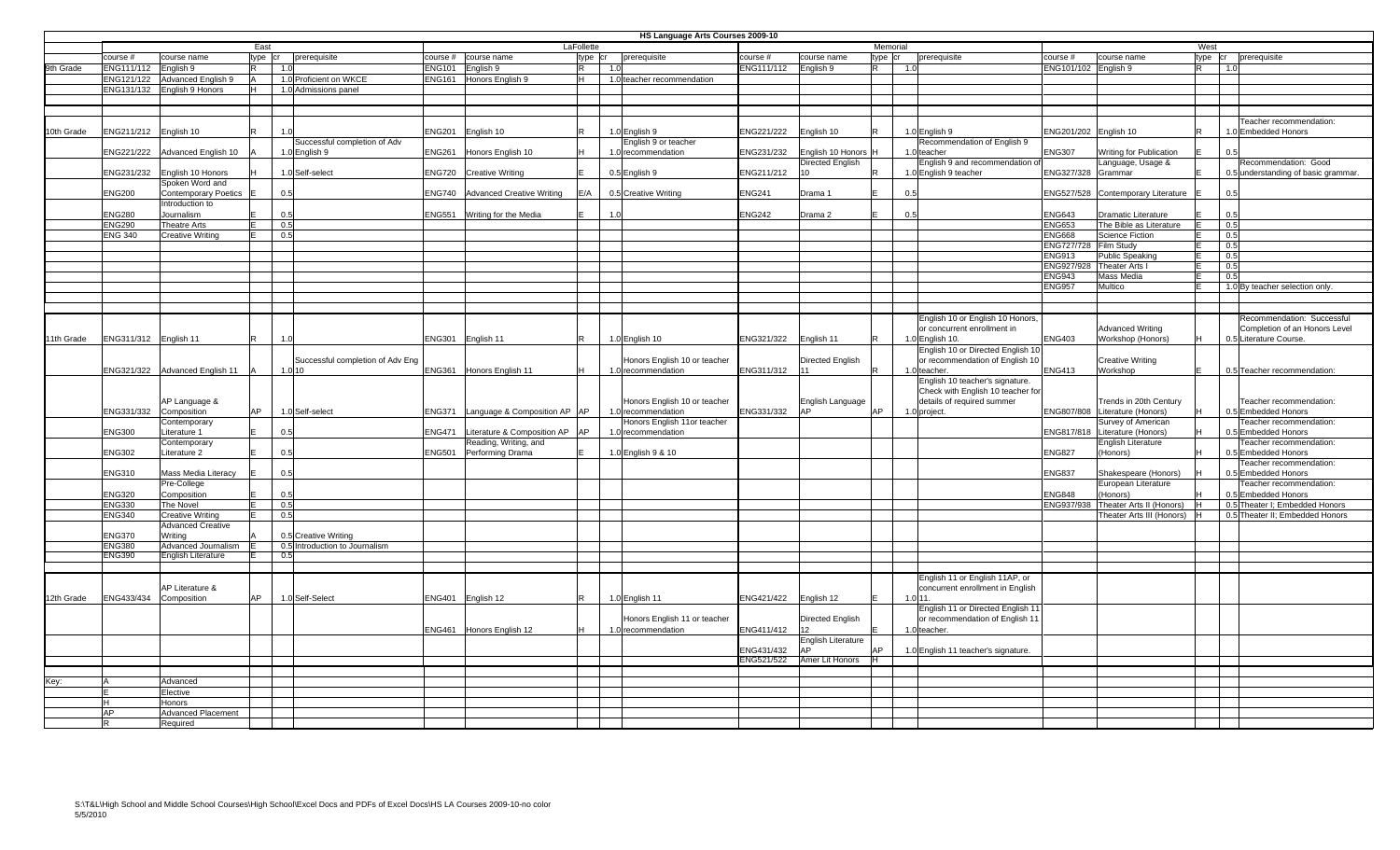|            |               |                     |            |                      |                      |            | HS Fine Arts Courses 2009-10 - Misc |                      |               |             |          |     |                                     |               |                                     |      |                                       |
|------------|---------------|---------------------|------------|----------------------|----------------------|------------|-------------------------------------|----------------------|---------------|-------------|----------|-----|-------------------------------------|---------------|-------------------------------------|------|---------------------------------------|
|            |               |                     | East       |                      |                      | LaFollette |                                     |                      |               |             | Memorial |     |                                     |               |                                     | West |                                       |
|            | course #      | course name         |            | type cr prerequisite | course # course name |            |                                     | type cr prerequisite | course #      | course name | type cr  |     | prerequisite                        | course #      | course name                         |      | type cr prerequisite                  |
| 9th Grade  |               |                     |            |                      |                      |            |                                     |                      |               |             |          |     |                                     |               |                                     |      |                                       |
|            |               |                     |            |                      |                      |            |                                     |                      |               |             |          |     |                                     |               |                                     |      |                                       |
|            |               |                     |            |                      |                      |            |                                     |                      |               |             |          |     |                                     |               |                                     |      |                                       |
|            |               |                     |            |                      |                      |            |                                     |                      |               |             |          |     |                                     |               |                                     |      |                                       |
|            |               |                     |            |                      |                      |            |                                     |                      |               |             |          |     |                                     |               |                                     |      |                                       |
|            |               |                     |            |                      |                      |            |                                     |                      |               |             |          |     |                                     |               |                                     |      |                                       |
|            |               |                     |            |                      |                      |            |                                     |                      |               |             |          |     |                                     |               |                                     |      |                                       |
|            |               |                     |            |                      |                      |            |                                     |                      |               |             |          |     |                                     |               |                                     |      |                                       |
|            |               |                     |            |                      |                      |            |                                     |                      |               |             |          |     |                                     |               |                                     |      |                                       |
|            |               |                     |            |                      |                      |            |                                     |                      |               |             |          |     |                                     |               |                                     |      |                                       |
|            |               |                     |            |                      |                      |            |                                     |                      |               |             |          |     |                                     |               |                                     |      |                                       |
|            |               |                     |            |                      |                      |            |                                     |                      |               |             |          |     |                                     |               |                                     |      |                                       |
|            |               |                     |            |                      |                      |            |                                     |                      |               |             |          |     |                                     |               |                                     |      |                                       |
|            |               |                     |            |                      |                      |            |                                     |                      |               |             |          |     |                                     |               |                                     |      |                                       |
|            |               |                     |            |                      |                      |            |                                     |                      |               |             |          |     |                                     |               |                                     |      |                                       |
|            |               |                     |            |                      |                      |            |                                     |                      |               |             |          |     |                                     |               |                                     |      |                                       |
| 10th Grade | <b>ENG290</b> | <b>Theatre Arts</b> | 0.5<br>IE. |                      | PHY820 Social Dance  | E          | 0.5                                 |                      | <b>ENG241</b> | Drama 1     | E        | 0.5 |                                     | <b>PHY363</b> | Dance 1                             |      | 0.5                                   |
|            |               |                     |            |                      |                      |            |                                     |                      | <b>ENG242</b> | Drama 2     | ΤE       |     | 0.5 Drama 1 recommended.            |               | ENG927/928 Theater Arts I           |      | 0.5                                   |
|            |               |                     |            |                      |                      |            |                                     |                      |               |             |          |     |                                     | <b>ENG957</b> | Multico                             |      | 1.0 By teacher selection only.        |
|            |               |                     |            |                      |                      |            |                                     |                      |               |             |          |     |                                     |               |                                     |      |                                       |
|            |               |                     |            |                      |                      |            |                                     |                      |               |             |          |     |                                     |               |                                     |      |                                       |
|            |               |                     |            |                      |                      |            |                                     |                      |               |             |          |     |                                     |               |                                     |      |                                       |
|            |               |                     |            |                      |                      |            |                                     |                      |               |             |          |     |                                     |               |                                     |      |                                       |
|            |               |                     |            |                      |                      |            |                                     |                      |               |             |          |     |                                     |               |                                     |      |                                       |
|            |               |                     |            |                      |                      |            |                                     |                      |               |             |          |     |                                     |               |                                     |      |                                       |
|            |               |                     |            |                      |                      |            |                                     |                      |               |             |          |     |                                     |               |                                     |      |                                       |
| 11th Grade |               |                     |            |                      |                      |            |                                     |                      | <b>PHY413</b> | Dance 1     | E        |     | 0.5 Junior or senior standing.      | <b>PHY373</b> | Dance 2                             |      | 0.5 Dance 1 or consent of instructor. |
|            |               |                     |            |                      |                      |            |                                     |                      | <b>PHY423</b> | Dance 2     | ΤEΤ      |     | 0.5 Dance 1 or teacher's signature. |               | ENG937/938 Theater Arts II (Honors) |      | 0.5 Theater I                         |
|            |               |                     |            |                      |                      |            |                                     |                      |               |             |          |     |                                     |               |                                     |      |                                       |
|            |               |                     |            |                      |                      |            |                                     |                      |               |             |          |     |                                     |               |                                     |      |                                       |
|            |               |                     |            |                      |                      |            |                                     |                      |               |             |          |     |                                     |               |                                     |      |                                       |
|            |               |                     |            |                      |                      |            |                                     |                      |               |             |          |     |                                     |               |                                     |      |                                       |
|            |               |                     |            |                      |                      |            |                                     |                      |               |             |          |     |                                     |               |                                     |      |                                       |
|            |               |                     |            |                      |                      |            |                                     |                      |               |             |          |     |                                     |               |                                     |      |                                       |
|            |               |                     |            |                      |                      |            |                                     |                      |               |             |          |     |                                     |               |                                     |      |                                       |
|            |               |                     |            |                      |                      |            |                                     |                      |               |             |          |     |                                     |               |                                     |      |                                       |
|            |               |                     |            |                      |                      |            |                                     |                      |               |             |          |     |                                     |               |                                     |      |                                       |
| 12th Grade |               |                     |            |                      |                      |            |                                     |                      |               |             |          |     |                                     |               |                                     |      |                                       |
|            |               |                     |            |                      |                      |            |                                     |                      |               |             |          |     |                                     |               |                                     |      |                                       |
|            |               |                     |            |                      |                      |            |                                     |                      |               |             |          |     |                                     |               |                                     |      |                                       |
|            |               |                     |            |                      |                      |            |                                     |                      |               |             |          |     |                                     |               |                                     |      |                                       |
|            |               |                     |            |                      |                      |            |                                     |                      |               |             |          |     |                                     |               |                                     |      |                                       |
|            |               |                     |            |                      |                      |            |                                     |                      |               |             |          |     |                                     |               |                                     |      |                                       |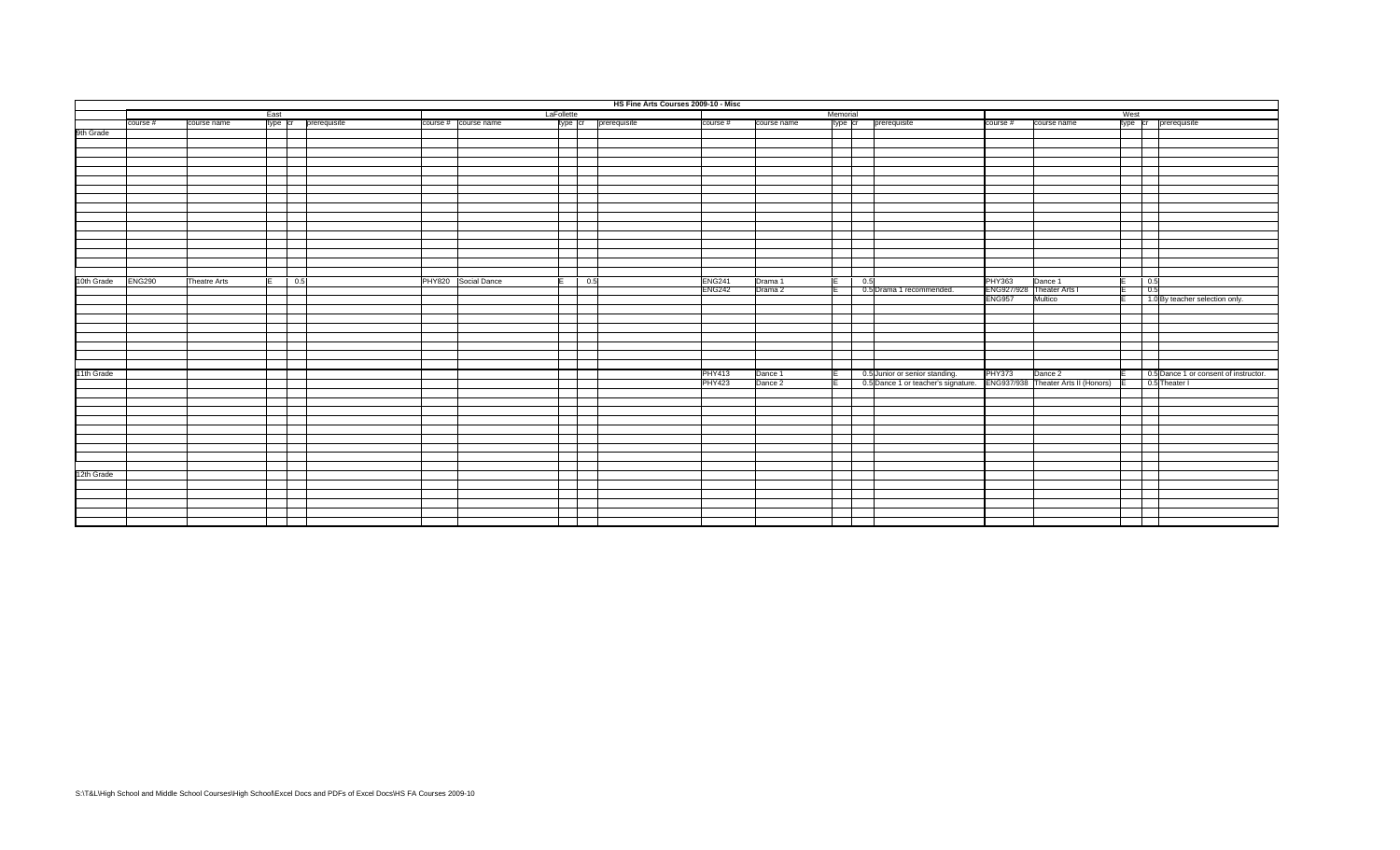|               |                                        |           |                |              |               |                                                   |                   |        | Career and Technical Education 2009-10 Course Offerings, Marketing Education |               |                                                      |                 |                    |                     |               |                                            |             |        |                                                                           |
|---------------|----------------------------------------|-----------|----------------|--------------|---------------|---------------------------------------------------|-------------------|--------|------------------------------------------------------------------------------|---------------|------------------------------------------------------|-----------------|--------------------|---------------------|---------------|--------------------------------------------|-------------|--------|---------------------------------------------------------------------------|
|               |                                        | East      |                |              |               |                                                   | <b>LaFollette</b> |        |                                                                              |               |                                                      | <b>Memorial</b> |                    |                     |               |                                            | West        |        |                                                                           |
| Course #      | Course name                            | Type CR   |                | Prerequisite | Course #      | Course name                                       | Type CR           |        | Prerequisite                                                                 | Course #      | Course name   Type   CR                              |                 |                    | Prerequisite        | Course #      | Course name                                | Type        | CR     | Prerequisite                                                              |
|               | Intro to                               |           |                |              |               | MRK700 Marketing (9-12)                           | E                 | $.5\,$ |                                                                              |               | Marketing 1                                          |                 |                    |                     | <b>MRK123</b> | Marketing &<br>Sales (9-12)                | F.          | $.5\,$ |                                                                           |
|               | BUS121/122 Sales/Marketing<br>$(9-12)$ |           | $\overline{1}$ |              |               | Advertising &<br>Sales                            |                   |        |                                                                              | <b>MRK110</b> | (10, 11, 12)                                         | F               |                    |                     |               | Advertising &<br>Display                   |             |        |                                                                           |
|               |                                        |           |                |              | <b>MRK710</b> | $(10-12)$<br>Sports &<br>Entertainment            | IE.               | $.5\,$ |                                                                              |               | Sports &                                             |                 |                    |                     | <b>MRK133</b> | $(9-12)$<br>Sports,<br>Hospitality &       | E.          | .5     |                                                                           |
|               |                                        |           |                |              | <b>MRK730</b> | Marketing<br>$(11-12)$                            | lE.               |        | .5 Marketing                                                                 | <b>MRK153</b> | Entertainment<br>(10, 11, 12)                        | ΙE              | $.5\,$             |                     | <b>MRK253</b> | Entertainment<br>$(11-12)$                 | E.          | $.5\,$ | <b>Marketing &amp; Sales</b>                                              |
| <b>BUS301</b> | Starting Your Own<br>Business (11,12)  | <b>IE</b> | $.5\,$         |              | <b>MRK121</b> | Starting Your Own<br><b>Business</b><br>$(11-12)$ | lE.               |        |                                                                              | <b>MRK123</b> | <b>Starting A</b><br><b>Business</b><br>(10, 11, 12) | ΙE              | $.5\,$             |                     | <b>MRK227</b> | Starting A<br><b>Business</b><br>$(11-12)$ | E.          | .5     |                                                                           |
|               |                                        |           |                |              |               |                                                   |                   |        |                                                                              |               | Marketing<br>Management                              |                 |                    | Marketing and       |               | Advanced                                   |             |        |                                                                           |
|               |                                        |           |                |              |               | Leadership                                        |                   |        |                                                                              | <b>MRK130</b> | (12)                                                 | lE.             |                    | teacher's signature | MRK301/302    | Marketing (12) E<br>Leadership             |             |        | Marketing & Sales                                                         |
|               |                                        |           |                |              | <b>MRK720</b> | Development<br>$(10-12)$                          | IE.               | $.5\,$ |                                                                              |               |                                                      |                 |                    |                     | <b>MRK143</b> | Skills<br>$(10-12)$                        | E.          | .5     |                                                                           |
|               |                                        |           |                |              |               | Career Internship                                 | ΙE                |        | Students must<br>complete a program<br>application and                       |               | Marketing                                            |                 |                    | Marketing and       |               | Marketing                                  |             |        |                                                                           |
|               |                                        |           |                |              | <b>STW151</b> | $(11-12)$<br>School Store:<br>Marketing           |                   |        | $1+$ interview<br>Marketing and<br>program application<br>and interview with |               | MRK140 Internship (12) E                             |                 |                    | teacher's signature | MRK311/312    | Internship $(12)$ E<br>Store<br>Management |             |        | Strongly recommend<br>having one semester or<br>more of Marketing         |
|               |                                        |           |                |              | <b>MRK151</b> | Management (12)                                   | ΙE                |        | 2 instructor.                                                                |               |                                                      |                 |                    |                     | MRK201/202    | $(10-12)$<br>Store<br>Management II        | E           |        | classes.<br>Completion of Store<br>Management with an A<br>and consent of |
|               |                                        |           |                |              |               |                                                   |                   |        |                                                                              |               |                                                      |                 | MRK211/212 (11-12) |                     | F             |                                            | instructor. |        |                                                                           |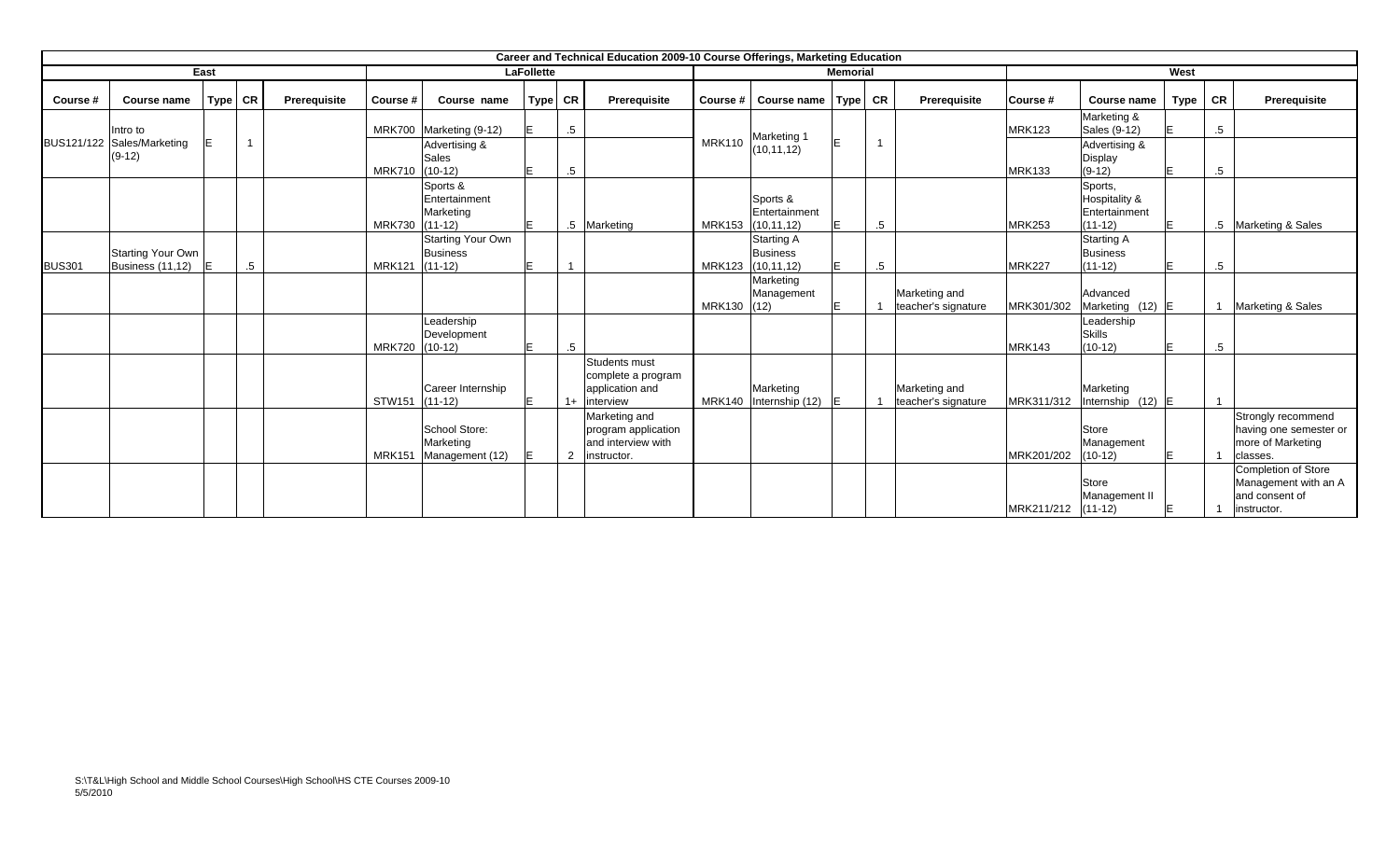## High School Math Courses 2009-10

|            |                      |                                       |           | East                                                   |               |                                 |           | LaFollette                                                                  |                                          |         | Memorial                                                                                                   |                      |                                             | West                                                       |
|------------|----------------------|---------------------------------------|-----------|--------------------------------------------------------|---------------|---------------------------------|-----------|-----------------------------------------------------------------------------|------------------------------------------|---------|------------------------------------------------------------------------------------------------------------|----------------------|---------------------------------------------|------------------------------------------------------------|
|            | ourse #              | course name                           |           | type cr prerequisite                                   |               | ourse #   course name           | type cr   | ourse #<br>prerequisite                                                     | course name                              | type cr | prerequisite                                                                                               | ourse #              | course name                                 | type cr prerequisite                                       |
|            |                      |                                       |           |                                                        |               |                                 |           |                                                                             | gebra Extended Year                      |         |                                                                                                            |                      |                                             |                                                            |
| 9th Grade  |                      |                                       |           |                                                        |               |                                 |           | MAT081/082                                                                  |                                          |         | 1 Teacher recommendation.                                                                                  |                      |                                             |                                                            |
|            |                      |                                       |           |                                                        |               |                                 |           |                                                                             | Igebra Extended Year                     |         |                                                                                                            |                      |                                             |                                                            |
|            |                      |                                       |           |                                                        |               |                                 |           | MAT083/084                                                                  |                                          |         | Teacher recommendation                                                                                     |                      |                                             |                                                            |
|            |                      |                                       |           |                                                        |               |                                 |           |                                                                             |                                          |         | A passing grade in 8th grade math. Scientific calcultor                                                    |                      |                                             | Completion of 8th grade math. Scientific or graphing       |
|            | MAT131/132 Algebra 1 |                                       |           |                                                        |               |                                 |           | MAT111/112                                                                  | Algebra 1                                |         | 1 required, graphing recommended.                                                                          | MAT111/112           | Algebra I                                   | 1 calculator required.                                     |
|            |                      |                                       |           | 1 Graphing calculator required.                        |               | MAT101 Algebra I                |           | 1 Graphing calculator required.                                             |                                          |         |                                                                                                            |                      |                                             |                                                            |
|            |                      |                                       |           |                                                        |               |                                 |           |                                                                             |                                          |         | A grade of A or B in 8th grade math or Algebra 1 and teache                                                |                      |                                             | Recommendation of 8th grade math teacher. Graphing         |
|            |                      |                                       |           |                                                        |               |                                 |           | MAT121/122                                                                  | Algebra 1 Honors                         |         | 1 recommendation. Scientific calcultor required.                                                           |                      | MAT1121/122 Algebra 1 Honors                | 1 calculator provided when needed.                         |
|            |                      |                                       |           |                                                        |               |                                 |           |                                                                             |                                          |         |                                                                                                            |                      |                                             | Completion of 8th grade math. Graphing calculator          |
|            |                      | MAT121/122  Integrated Math 1         |           | 1 Graphing calculator required.                        |               |                                 |           |                                                                             |                                          |         |                                                                                                            |                      | MAT131/132 Integrated Math 1                | 1 required.                                                |
|            |                      |                                       |           |                                                        |               |                                 |           |                                                                             |                                          |         |                                                                                                            |                      |                                             |                                                            |
|            |                      |                                       |           |                                                        |               |                                 |           |                                                                             |                                          |         | Algebra 1 or Algebra 1 Honors, and the recommendation o                                                    |                      |                                             |                                                            |
|            |                      |                                       |           | Must have passed both semesters of Algebra             |               |                                 |           |                                                                             |                                          |         | your Algebra 1 or Algebra 1 Honors teacher. Scientific                                                     |                      |                                             | Successful completion of Algebra I. Scientific of graphing |
| 10th Grade | MAT231/232           | Geometry                              |           | 11                                                     | AAT211        | Geometry                        |           | MAT211/212<br>I Algebra I                                                   | Geometry                                 |         | 1 calcultor required.                                                                                      | AAT211/212           | Geometry                                    | 1 calculator required.                                     |
|            |                      |                                       |           |                                                        |               |                                 |           |                                                                             |                                          |         | Algebra 1 Honors and the recommendation of your Algebra                                                    |                      |                                             |                                                            |
|            |                      | MAT281/282 Geometry Honors            |           |                                                        |               | MAT221 Honors Geometry          |           | 1 Algebra I and teacher recommendation<br>MAT221/222                        | Geometry Honors                          |         | 1 Honors teacher. Scientific calcultor required.                                                           | MAT221/222           | Geometry Honors                             | 1 Grade of A or B in Algebra I Honors                      |
|            |                      |                                       |           | 1 Pass Algebra<br>Integrated Math 1 or for 9th graders |               |                                 |           |                                                                             |                                          |         |                                                                                                            |                      |                                             |                                                            |
|            |                      |                                       |           | recommendation of 8th grade teacher and                |               |                                 |           |                                                                             |                                          |         |                                                                                                            |                      |                                             |                                                            |
|            |                      |                                       |           | completion of summer packet. Graphing                  |               |                                 |           |                                                                             |                                          |         |                                                                                                            |                      |                                             | Successful completion of Integrated Mathematics I.         |
|            |                      |                                       |           |                                                        |               |                                 |           |                                                                             |                                          |         |                                                                                                            |                      |                                             |                                                            |
|            |                      | MAT221/222  Integrated Math 2         |           | 1 calculator required.                                 |               |                                 |           |                                                                             |                                          |         |                                                                                                            |                      | MAT231/232 Integrated Mathematics 2         | 1 Graphing calculators are used.                           |
|            |                      |                                       |           |                                                        |               |                                 |           |                                                                             |                                          |         |                                                                                                            |                      |                                             |                                                            |
|            |                      |                                       |           |                                                        |               |                                 |           |                                                                             |                                          |         |                                                                                                            |                      |                                             |                                                            |
|            |                      |                                       |           |                                                        |               |                                 |           |                                                                             |                                          |         | Algebra 1 or Algebra 1 honors, Geometry and the                                                            |                      |                                             |                                                            |
|            |                      |                                       |           | Must have passed either Geometry Honors or             |               |                                 |           |                                                                             |                                          |         | recommendation of your Geometry teacher. Scientific                                                        |                      |                                             | Successful completion of Algebra I and Geometry with       |
| 11th Grade |                      | MAT331/332 Algebra 2/Trig             | AR        | 1 Geometry. Graphing calculator required.              |               | MAT311 Algebra 2 - Trigonometry | AR        | MAT311/312   Algebra 2/Trig<br>1 Geometry. Graphing calculator required.    | AR                                       |         | 1 calcultor required, graphing calc can be used at times.                                                  | MAT311/312           | <b>AR</b><br>Algebra 2-Trig                 | 1 grade of C or better. Graphing calculators are used.     |
|            |                      |                                       |           |                                                        |               |                                 |           |                                                                             |                                          |         | Geometry Honors with a B or better average and the                                                         |                      |                                             |                                                            |
|            |                      |                                       |           |                                                        |               |                                 |           |                                                                             |                                          |         | recommendation of your Geometry Honors teacher.                                                            |                      |                                             |                                                            |
|            |                      |                                       |           |                                                        |               |                                 |           |                                                                             |                                          |         |                                                                                                            |                      |                                             |                                                            |
|            |                      |                                       |           |                                                        |               | Ionors Algebra 2 -              |           | Geometry or Honors Geometry and teacher                                     |                                          |         | Scientific calcultor required, graphing required by some                                                   |                      |                                             | Grade of A or B in Geometry Honors. Graphing calculator    |
|            |                      |                                       |           |                                                        |               | MAT321 Trigonometry             | <b>AR</b> | 1 recommendation. Graphing calculator required.                             | MAT321/322 Algebra 2/Trig Honors AR      |         | 1 teachers.                                                                                                | MAT321/322           | Algebra 2-Trig Honors                       | 1 required                                                 |
|            |                      |                                       |           | Integrated Math 2. Graphing calculator                 |               |                                 |           |                                                                             |                                          |         |                                                                                                            |                      |                                             | Successful completion of Integrated Mathematics 2.         |
|            |                      | MAT321/322   Integrated Math 3        | AR        | 1 required.<br>Must have passed Accelerated Geometry.  |               |                                 |           |                                                                             |                                          |         |                                                                                                            |                      | MAT331/332 Integrated Mathematics 3 AR      | 1 Graphing calculators are used.                           |
|            |                      |                                       |           |                                                        |               |                                 |           |                                                                             |                                          |         | An "A" average in both Algebra 1 Honors and Geometry                                                       |                      |                                             |                                                            |
|            |                      |                                       |           | Completion of summer packet. Graphing                  |               |                                 |           | Honors Alg 2 - Trig or Alg 2 - Trig and teacher                             |                                          |         | Honors and teacher recommendation. Scientific calcultor                                                    |                      |                                             | Grade of A or B in Algebra 2-Trig Honors. Graphing         |
|            |                      | MAT201/202   Pre-Calculus             | <b>AR</b> | 1 calculator required.                                 |               | MAT361   Pre-Calculus           | İAR       | MAT361/362   Pre-Calculus<br>1 recommendation. Graphing calculator required | AR                                       |         | 1 required, graphing recommended.                                                                          |                      | MAT361/362 Pre-Calculus                     | 1 calculators are used.                                    |
|            |                      |                                       |           |                                                        |               |                                 |           |                                                                             |                                          |         |                                                                                                            |                      |                                             |                                                            |
|            |                      |                                       |           |                                                        |               |                                 |           |                                                                             |                                          |         |                                                                                                            |                      |                                             |                                                            |
|            |                      |                                       |           | ntegrated Math 3. Graphing calculator                  |               |                                 |           |                                                                             |                                          |         |                                                                                                            |                      |                                             | Successful completion of Integrated Mathematics 3.         |
| 12th Grade | MAT421/422           | Integrated Math 4                     | AR        | 1 required.                                            |               |                                 |           |                                                                             |                                          |         |                                                                                                            | MAT431/432           | Integrated Mathematics 4 AR                 | 1 Graphing calculators are used.                           |
|            |                      |                                       |           |                                                        |               |                                 |           |                                                                             |                                          |         | Algebra 2/Trig or Algebra 2/Trig Honors with a C or better                                                 |                      |                                             |                                                            |
|            |                      | Advanced Algebra-                     |           |                                                        |               |                                 |           |                                                                             |                                          |         | average and the recommendation of your Algebra 2/Trig or                                                   |                      |                                             |                                                            |
|            |                      |                                       |           | Must have passed Algebra 2/Trig. Graphing              |               |                                 |           |                                                                             |                                          |         | Algebra 2/Trig Honors teacher. Scientific calcultor required                                               |                      |                                             | Successful completion of Algebra 2-Trig. Graphing          |
|            | MAT451/452           | nalytic Geometry (Alg.                | AR        |                                                        |               |                                 |           |                                                                             | AR                                       |         |                                                                                                            | MAT411/412 Algebra 3 |                                             |                                                            |
|            |                      |                                       |           | 1 calculator required.                                 |               |                                 |           | MAT411/412 Algebra 3                                                        |                                          |         | 1 graphing required by some teachers.                                                                      |                      |                                             | 1 calculators are used.                                    |
|            |                      |                                       |           |                                                        |               |                                 |           |                                                                             |                                          |         | Algebra 2/Trig Honors with a B or better average and the                                                   |                      |                                             |                                                            |
|            |                      |                                       |           |                                                        |               |                                 |           |                                                                             |                                          |         | recommendation of your Algebra 2/Trig Honors teacher.                                                      |                      |                                             |                                                            |
|            |                      |                                       |           |                                                        |               |                                 |           |                                                                             |                                          |         | Scientific calcultor required, graphing required by some                                                   |                      |                                             |                                                            |
|            |                      |                                       |           |                                                        |               |                                 |           |                                                                             | <b>AR</b><br>AAT421/422 Algebra 3 Honors |         | 1 teachers.                                                                                                |                      |                                             |                                                            |
|            |                      |                                       |           |                                                        |               | unctions, Statistics, and       |           | Algebra 2 - Trigonometry. Graphing calculator                               |                                          |         |                                                                                                            |                      |                                             |                                                            |
|            |                      |                                       |           |                                                        |               | <b>JAT451</b> Trigonometry      |           | 1 required                                                                  |                                          |         |                                                                                                            |                      |                                             |                                                            |
|            |                      |                                       |           |                                                        |               |                                 |           |                                                                             |                                          |         |                                                                                                            |                      |                                             |                                                            |
|            |                      |                                       |           | Algebra 1 and Geometry or Integrated Math 1            |               |                                 |           | Algebra and Geometry or Integrated Math 1 & 2.                              | Algebra Concepts for                     |         | Successful completion of Algebra 1 and Geometry or                                                         |                      | Algebra Concepts for                        | Successful completion of Algebra & Geometry or Integrated  |
|            |                      | MAT491/492 Algebra Concepts TC* CC 1+ |           |                                                        |               | IAT511 Algebra Concepts TC      |           | 1 Graphing calculator required                                              | MAT511/512   Transcripted Credit<br> cc  |         | 1 Integrated Math 1 and 2.                                                                                 |                      | MAT511/512 Transcripted Credit<br><b>CC</b> | 1 Math 1 & 2.                                              |
|            |                      |                                       |           | Aust have sucessfully passed Pre-Calculus,             |               |                                 |           |                                                                             |                                          |         |                                                                                                            |                      |                                             |                                                            |
|            |                      |                                       |           | Adv Alg/Analyt Geom, or Int Math 4. Signature          |               |                                 |           |                                                                             |                                          |         |                                                                                                            |                      |                                             |                                                            |
|            |                      |                                       |           | of current math teacher required. Completion           |               |                                 |           |                                                                             |                                          |         | Pre-Calculus or Algebra 3 Honors with a grade of "B" or better                                             |                      |                                             |                                                            |
|            |                      |                                       |           | of summer packet. Graphing calculator                  |               |                                 |           |                                                                             |                                          |         | and teacher recommendation. Graphing calculator                                                            |                      |                                             | Successful completion with a grade of B or better in Pre-  |
|            |                      | MAT501/502 AP Calculus AB             | <b>AP</b> | 1 required.                                            |               | MAT521 Calculus I AP            |           | 1 Pre-Calculus. Graphing calculator required                                | MAT521/522 Calculus AB - AP<br><b>AP</b> |         | 1 recommended.                                                                                             |                      | MAT521/522 Calculus AB AP                   | 1 Calculus. Graphing calculator required.                  |
|            |                      |                                       |           | Must have sucessfully passed AP Calculus AB            |               |                                 |           |                                                                             |                                          |         |                                                                                                            |                      |                                             |                                                            |
|            |                      |                                       |           | Signature of Calculus AB teacher is required.          |               |                                 |           |                                                                             |                                          |         |                                                                                                            |                      |                                             |                                                            |
|            |                      |                                       |           | Completion of summer packet. Graphing                  |               |                                 |           |                                                                             |                                          |         | Recommendation of Calculus AB (AP) teacher. Graphing                                                       |                      |                                             |                                                            |
|            |                      |                                       |           |                                                        |               |                                 |           |                                                                             |                                          |         |                                                                                                            |                      | AP                                          | Successful completion of Calculus I. Graphing calculators  |
|            |                      | MAT521/522 AP Calculus BC             | AP        | 1 calculator required.                                 |               | MAT531 Calculus II AP           |           | 1 Calculus II AP. Graphing calculator required                              | MAT531/532 Calculus BC - AP<br>AP        |         | 1 calculator recommended.                                                                                  |                      | MAT531/532 Calculus BC AP                   | 1 are used                                                 |
|            |                      |                                       |           | Must have successfully passed Algebra2/Trig            |               |                                 |           |                                                                             |                                          |         |                                                                                                            |                      |                                             |                                                            |
|            |                      |                                       |           | or higher math course. Signature of Pre-               |               |                                 |           |                                                                             |                                          |         |                                                                                                            |                      |                                             |                                                            |
|            |                      |                                       |           | Calculus, Adv Alg/Analytic Geometry, Algebra           |               |                                 |           | Functions, Statistics and Trigonometry or Honors                            |                                          |         | Algebra 2/Trig with a grade of "B" or better and the                                                       |                      |                                             |                                                            |
|            |                      |                                       |           | 2/Trig teacher is required. Graphing                   |               |                                 |           | Algebra 2 - Trigonometry. Graphing calculator                               |                                          |         | recommendation of your Algebra 2/Trig teacher. Graphing                                                    |                      |                                             | Successful completion of Algebra 2-Trig. Graphing          |
|            |                      | MAT541/542   AP Statistics            |           | 1 calculator required.                                 |               | MAT541 Statistics AP            |           | 1 required<br>MAT541/542                                                    | AP<br>Statistics AP                      |         | 1 calculator required.                                                                                     | MAT541/542           | Statistics AP                               | 1 calculator required.                                     |
|            |                      |                                       |           |                                                        |               |                                 |           |                                                                             |                                          |         |                                                                                                            |                      |                                             |                                                            |
|            |                      |                                       |           |                                                        |               |                                 |           |                                                                             |                                          |         |                                                                                                            |                      |                                             |                                                            |
|            |                      |                                       |           |                                                        |               |                                 |           |                                                                             |                                          |         |                                                                                                            |                      |                                             |                                                            |
|            |                      |                                       |           |                                                        | <b>MAT611</b> | Introduction to Programming     |           | 1 Computer Literacy or waiver on file, Algebra I                            |                                          |         |                                                                                                            |                      |                                             |                                                            |
|            |                      |                                       |           |                                                        |               |                                 |           |                                                                             |                                          |         |                                                                                                            |                      |                                             |                                                            |
|            |                      |                                       |           |                                                        |               | MAT621 Computer Science AP      |           | 1 Introduction to Programing and Algebra 2/Trigonometry                     |                                          |         |                                                                                                            |                      |                                             |                                                            |
|            |                      |                                       |           |                                                        |               |                                 |           |                                                                             | Algebra/Geometry                         |         | Algebra 1 and Geometry and recommendation of your                                                          |                      |                                             |                                                            |
|            |                      |                                       |           |                                                        |               |                                 |           | MAT911/912                                                                  | AR<br>Survey                             |         |                                                                                                            |                      |                                             |                                                            |
|            |                      |                                       |           |                                                        |               |                                 |           |                                                                             |                                          |         | 1 Geometry teacher. Scientific calcultor required.<br>Algebra 2/Trig with a grade of "C" or better and the |                      |                                             |                                                            |
|            |                      |                                       |           |                                                        |               |                                 |           |                                                                             |                                          |         |                                                                                                            |                      |                                             |                                                            |
|            |                      |                                       |           |                                                        |               |                                 |           |                                                                             |                                          |         | recommendation of your Algebra 2/Trig teacher. Graphing                                                    |                      |                                             |                                                            |
|            |                      |                                       |           |                                                        |               |                                 |           | MAT921/922 Statistics                                                       | AR                                       |         | 1 calculator required.                                                                                     |                      |                                             |                                                            |
|            |                      |                                       |           |                                                        |               |                                 |           |                                                                             |                                          |         |                                                                                                            |                      |                                             |                                                            |
|            | Course is not        |                                       |           |                                                        |               |                                 |           |                                                                             |                                          |         |                                                                                                            |                      |                                             |                                                            |
|            | being run in         |                                       |           |                                                        |               |                                 |           |                                                                             |                                          |         |                                                                                                            |                      |                                             |                                                            |
|            | 2009-2010            |                                       | Key:      | Advanced                                               |               |                                 |           |                                                                             |                                          |         |                                                                                                            |                      |                                             |                                                            |
|            | Course does          |                                       |           |                                                        |               |                                 |           |                                                                             |                                          |         |                                                                                                            |                      |                                             |                                                            |
|            | not appear in        |                                       |           |                                                        |               |                                 |           |                                                                             |                                          |         |                                                                                                            |                      |                                             |                                                            |
|            |                      |                                       |           |                                                        |               |                                 |           |                                                                             |                                          |         |                                                                                                            |                      |                                             |                                                            |
|            | course guide.        |                                       |           | lective                                                |               |                                 |           |                                                                             |                                          |         |                                                                                                            |                      |                                             |                                                            |
|            |                      |                                       | łН.       | Honors                                                 |               |                                 |           |                                                                             |                                          |         |                                                                                                            |                      |                                             |                                                            |
|            |                      |                                       |           | AP Advanced Placement                                  |               |                                 |           |                                                                             |                                          |         |                                                                                                            |                      |                                             |                                                            |
|            |                      |                                       |           | Required                                               |               |                                 |           |                                                                             |                                          |         |                                                                                                            |                      |                                             |                                                            |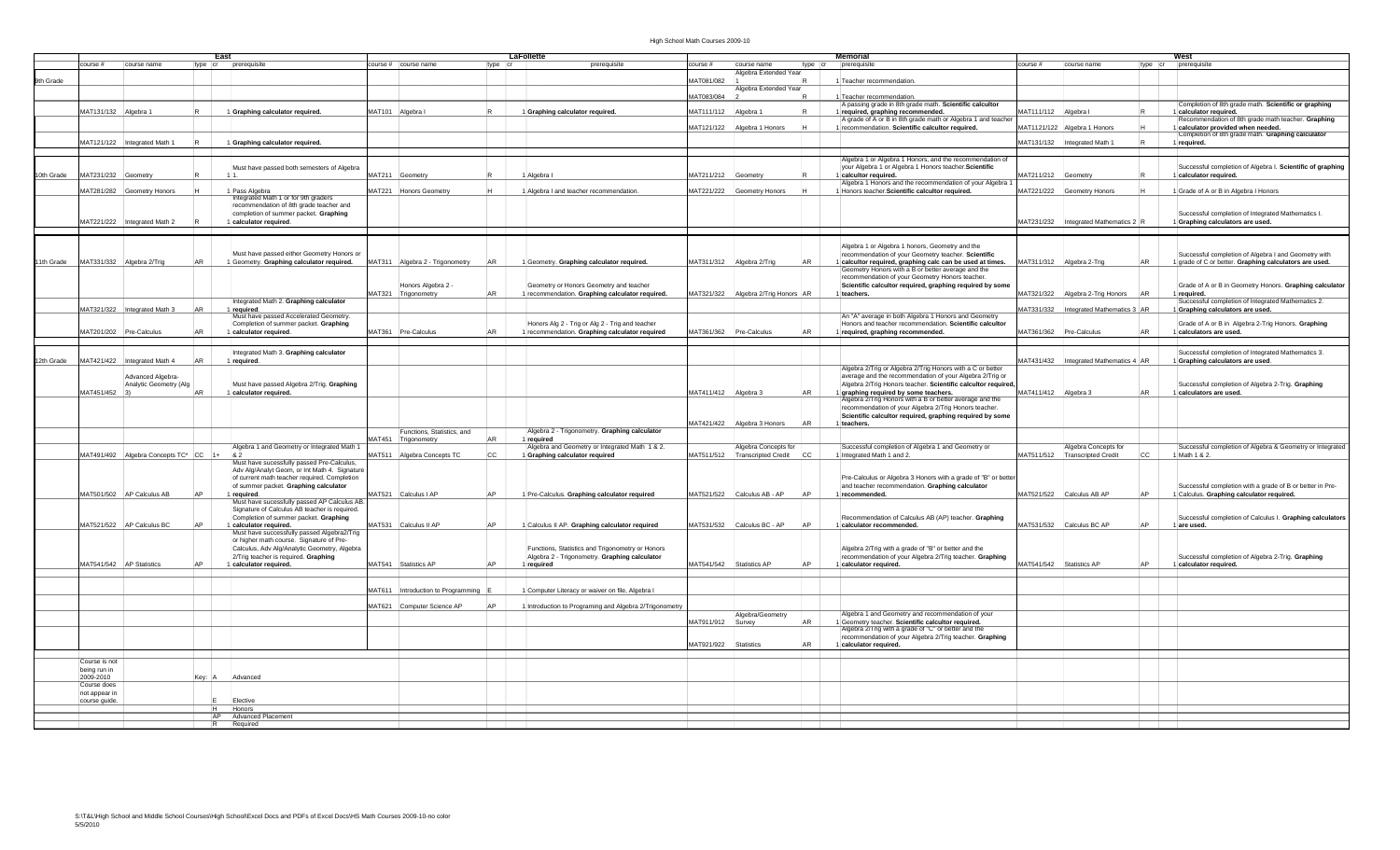## High School Science Courses 2009-10

|            |                      |                                             |        | East                                                                                                                                             |        |                                   | LaFollette |                                                                                                                   |               |                                         |    | Memorial                                                                                                            |                      |                                                                     | West                                                                                                                                                                                                                                                                                    |
|------------|----------------------|---------------------------------------------|--------|--------------------------------------------------------------------------------------------------------------------------------------------------|--------|-----------------------------------|------------|-------------------------------------------------------------------------------------------------------------------|---------------|-----------------------------------------|----|---------------------------------------------------------------------------------------------------------------------|----------------------|---------------------------------------------------------------------|-----------------------------------------------------------------------------------------------------------------------------------------------------------------------------------------------------------------------------------------------------------------------------------------|
|            | ourse#               | course name                                 |        | type cr prerequisite                                                                                                                             |        | ourse #   course name             |            | type cr prerequisite                                                                                              | course #      | course name                             |    | type cr prerequisite                                                                                                | ourse $#$            | course name                                                         | type cr prerequisite                                                                                                                                                                                                                                                                    |
| 9th Grade  | SCI111/112           | Biology                                     |        | 1.00                                                                                                                                             |        | SCI101 General Biology            | 1.00       |                                                                                                                   | SCI111/112    | Integrated Science R                    |    |                                                                                                                     | SCI101/102 Biology I |                                                                     |                                                                                                                                                                                                                                                                                         |
|            |                      | SCI131/132 Biology TAG                      |        | 1.00 Signature of Literacy/TAG coordinator required.                                                                                             |        | SCI161 Honor Biology I            |            | 1.00 Recommendation of 8th grade science teacher.                                                                 |               |                                         |    |                                                                                                                     |                      | SCI151/152 Biology I Accelerated                                    | The following criteria are used to select students<br>for the class: self nomination for the course,<br>satisfactory score on a screening exam given in<br>the Spring of the year, a demonstrated past<br>interest in science, and the recommendation of a<br>1 former science teacher. |
|            |                      |                                             |        |                                                                                                                                                  |        |                                   |            |                                                                                                                   |               |                                         |    |                                                                                                                     |                      |                                                                     |                                                                                                                                                                                                                                                                                         |
|            |                      |                                             |        |                                                                                                                                                  |        |                                   |            |                                                                                                                   |               |                                         |    |                                                                                                                     |                      |                                                                     |                                                                                                                                                                                                                                                                                         |
| 10th Grade | SCI213/214           | <b>Physical Science</b><br>Chemistry        |        | 0.50                                                                                                                                             |        | SCI201 Biology II                 |            | Biology I and a physical science course such as<br>Physics, Chemistry, Earth Science or Physical<br>1.00 Science. | SCI211/212    | Earth Science 1                         |    | 1 Science teacher's signature                                                                                       |                      | SCI201/202 Biology II                                               | Biology I and Algebra I or Integrated Math I.<br>General Chemistry/Chemistry or enrolled<br>1 concurrently.                                                                                                                                                                             |
|            | Cl215/216            | <b>Physical Science</b><br>Physics          |        | 0.50                                                                                                                                             | SCI381 | <b>Physical Science</b>           | 1.00       |                                                                                                                   | CI311/312     | Fundamentals of<br>Biology              |    | 1 Science teacher's signature                                                                                       |                      | SCI301/302 Earth Science                                            | 1 Biology I or Physical Science                                                                                                                                                                                                                                                         |
|            |                      |                                             |        |                                                                                                                                                  |        |                                   |            |                                                                                                                   |               |                                         |    |                                                                                                                     |                      |                                                                     | Successful completion of Biology I. A student                                                                                                                                                                                                                                           |
|            |                      |                                             |        | Successful completion of 2 semesters of high                                                                                                     |        |                                   |            | Consent of case manager or counselor or consen                                                                    |               |                                         |    |                                                                                                                     |                      |                                                                     | may not take both Chemistry and General                                                                                                                                                                                                                                                 |
|            | SCI221/222 Chemistry |                                             |        | 1.00 school mathematics<br>Signatures of current Math teacher and current                                                                        |        | SCI181 Practical Physical Science |            | 1.00 of the instructor.                                                                                           | SCI321/322    | Biology                                 |    | 1 Science teacher's signature                                                                                       |                      | SCI401/402 General Chemistry                                        | 1 Chemistry.                                                                                                                                                                                                                                                                            |
|            |                      | SCI231/232 Chemistry TAG                    |        | Science teacher and Literacy/TAG Coordinator.<br>Successful completion of 2 semesters of high<br>1.00 school Mathematics                         |        | SCI401 General Physics            |            | Algebra (good algebra skills required--see<br>1.00 description), Biology I or other science.                      | <b>SCI373</b> | <b>Forensic Science</b>                 |    | 0.5 Science teacher's signature                                                                                     |                      | SCI451/452 Chemistry                                                | Successful completion of Algebra I and Biology I<br>A student may not take both Chemistry and<br>1 General Chemistry.                                                                                                                                                                   |
|            |                      |                                             |        |                                                                                                                                                  |        |                                   |            |                                                                                                                   |               |                                         |    |                                                                                                                     |                      |                                                                     | Current Sophomore or Junior, GPA 3.5+, and                                                                                                                                                                                                                                              |
|            | SCI210               | Geology                                     |        | 0.50                                                                                                                                             |        | SCI461 Math Physics I             |            | 1.00 Algebra, Biology I or other science.<br>Current Sophomores or Juniors, GPA 3.5+, 1-2                         | <b>SCI403</b> | Fundamentals of<br>Physics              |    | 0.5 Science teacher's signature                                                                                     |                      | <b>Advanced University</b><br>SCI601/602 Research in the Sciences A | successful completion of 1-2 years of science and<br>$.25+$ math.                                                                                                                                                                                                                       |
|            |                      |                                             |        |                                                                                                                                                  |        | Advanced University Research      |            | years of science. Participants are selected based<br>on a competitive application process and teacher             |               |                                         |    |                                                                                                                     |                      |                                                                     |                                                                                                                                                                                                                                                                                         |
|            | CI240                | Advanced Lab Science<br>Advanced University |        | 0.25 Instructor signature required                                                                                                               |        | SCI601   in the Sciences          |            | .25+  recommendations.                                                                                            | SCI411/412    | <b>General Physics</b>                  |    | 1 Geometry and science teacher's signature.                                                                         |                      |                                                                     |                                                                                                                                                                                                                                                                                         |
|            |                      | Research in the                             |        |                                                                                                                                                  |        |                                   |            |                                                                                                                   |               | Fundamentals of                         |    |                                                                                                                     |                      |                                                                     |                                                                                                                                                                                                                                                                                         |
|            | SCI297               | Sciences                                    |        | 0.75 Application and signature of instructor.                                                                                                    |        |                                   |            |                                                                                                                   | <b>SCI503</b> | Chemistry                               |    | 0.5 Science teacher's signature                                                                                     |                      |                                                                     |                                                                                                                                                                                                                                                                                         |
|            |                      |                                             |        |                                                                                                                                                  |        |                                   |            |                                                                                                                   |               | Chem-Com                                |    | Integrated Science and Algebra I. Sophomores                                                                        |                      |                                                                     |                                                                                                                                                                                                                                                                                         |
|            | SCI212               | Meteorology                                 |        | 0.50                                                                                                                                             |        |                                   |            |                                                                                                                   | SCI511/512    | Chemistry                               |    | 1 must have consent of Chem-Com teacher.                                                                            |                      |                                                                     |                                                                                                                                                                                                                                                                                         |
|            |                      |                                             |        | Successful completion of Geometry or Integrated<br>Mathematics 2, or consent of instructor.<br>Completion of at least one semester of a physical |        |                                   |            |                                                                                                                   |               |                                         |    | Integrated Science, Algebra I with grade of C, and                                                                  |                      |                                                                     |                                                                                                                                                                                                                                                                                         |
|            | <b>SCI350</b>        | AstroPhysics                                |        | 0.50 science.                                                                                                                                    |        |                                   |            |                                                                                                                   | SCI521/522    | Math Chemistry                          |    | 1 a math course to be taken concurrently.<br>Science teacher's signature; and one year of                           |                      |                                                                     |                                                                                                                                                                                                                                                                                         |
|            |                      |                                             |        |                                                                                                                                                  |        |                                   |            |                                                                                                                   |               |                                         |    | chemistry or the equivalent with a grade of B                                                                       |                      |                                                                     |                                                                                                                                                                                                                                                                                         |
|            |                      |                                             |        |                                                                                                                                                  |        |                                   |            |                                                                                                                   | SCI531/532    | Chemistry AP                            |    | 1 (Math Chemistry recommended).                                                                                     |                      |                                                                     |                                                                                                                                                                                                                                                                                         |
|            |                      |                                             |        |                                                                                                                                                  |        |                                   |            |                                                                                                                   |               | Advanced<br>University                  |    | Current sophomore or junior, GPA of 3.6,                                                                            |                      |                                                                     |                                                                                                                                                                                                                                                                                         |
|            |                      |                                             |        |                                                                                                                                                  |        |                                   |            |                                                                                                                   |               | Research in the                         |    | successful completion of 1-2 years of science and                                                                   |                      |                                                                     |                                                                                                                                                                                                                                                                                         |
|            |                      |                                             |        |                                                                                                                                                  |        |                                   |            |                                                                                                                   |               | Sciences                                |    | $.25+$<br><b>I</b> math                                                                                             |                      |                                                                     |                                                                                                                                                                                                                                                                                         |
|            |                      |                                             |        |                                                                                                                                                  |        |                                   |            |                                                                                                                   |               |                                         |    |                                                                                                                     |                      |                                                                     |                                                                                                                                                                                                                                                                                         |
|            |                      | Limnology and                               |        |                                                                                                                                                  |        |                                   |            |                                                                                                                   |               |                                         |    | Grade of "C" or better in Earth Science 1 and                                                                       |                      |                                                                     | Biology I and Algebra I. Students may not take                                                                                                                                                                                                                                          |
| 11th Grade | <b>CI200</b>         | Oceanography                                |        | 0.50                                                                                                                                             |        | SCI261 Advanced Biology II        |            | 1.00 Biology I, Math Physics I, Math Chemistry                                                                    | SCI221/222    | Earth Science 2                         |    | 1 Earth Science teacher's signature.                                                                                |                      | SCI501/502 General Physics                                          | 1 both General Physics and Math Physics.                                                                                                                                                                                                                                                |
|            |                      | SCI301/302 Anatomy/Physiology               |        | 1.00 Completion of Chemistry, semesters 1 and 2                                                                                                  |        | SCI571 Biotechnology              |            | Biology I and Physics, Chemistry (may be taken<br>1.00 concurrently)                                              | SCI331/332    | Conservation<br>Biology                 |    | 1 Biology or AP Biology.                                                                                            |                      | 3Cl551/552 Accelerated Math Physics                                 | Biology I, Algebra I, Geometry and be enrolled in<br>a math class beyond Geometry. Students may not<br>1 take both General Physics and Math Physics.                                                                                                                                    |
|            |                      |                                             |        | Successful completion of or enrolled in AlgTrig,                                                                                                 |        |                                   |            |                                                                                                                   |               |                                         |    | Grade of C in Chem-Com or Math Chemistry, or                                                                        |                      |                                                                     | Biology I and Algebra I completed. Completion of                                                                                                                                                                                                                                        |
|            | SCI311/312 Physics   |                                             |        | 1.00 Integrated Math 3, or higher Math course.                                                                                                   |        | SCI301 General Chemistry          |            | 1.00 Algebra, General Physics                                                                                     | SCI341/342    | <b>Biology AP</b>                       |    | 1 teacher's signature.                                                                                              | <b>SCI623</b>        | Biotechnology                                                       | 0.5 a Chemistry course or taken concurrently                                                                                                                                                                                                                                            |
|            |                      |                                             |        | Must be enrolled in Alg/Trig, Integrated Math 3, or<br>higher Math course. Signature of Literacy/TAG                                             |        |                                   |            |                                                                                                                   |               | Intro to Molecular<br>Biology & Genetic |    | Integrated Science, Biology, or concurrent                                                                          |                      |                                                                     | Successful completion of Biology I and Chemistry<br>as well as Physics and Intermediate Algebra-Trig.                                                                                                                                                                                   |
|            |                      | SCI331/332 Physics TAG                      |        | 1.00 coordinator required.                                                                                                                       |        | SCI361 Math Chemistry             |            | 1.00 Math Physics I, Algebra                                                                                      | SCI351/352    | Engineering                             |    | 1 enrollment in AP Biology and Chemistry.                                                                           | CI657/658            | <b>Advanced Biology</b>                                             | Completed or taken concurrently.<br>Successful completion of a Chemistry course as                                                                                                                                                                                                      |
|            |                      | SCI341/342 Advanced Biology                 |        | Successful completion of both semesters of<br>1.00 Chemistry and Biology.                                                                        |        | SCI391 Honors Math Chemistry      |            | 1.00 Math Physics I, Algebra-Trig                                                                                 | SCI361/362    | Anatomy &<br>Physiology                 |    | 1 ISP and a passing grade in Biology or AP Biology.                                                                 |                      | SCI667/668 Advanced Chemistry                                       | well as Physics and Intermediate Algebra 2-Trig<br>.5-1 completed or taken concurrently.                                                                                                                                                                                                |
|            |                      |                                             |        |                                                                                                                                                  |        |                                   |            |                                                                                                                   |               |                                         |    | Science teacher's signature and math beyond<br>Algebra 2, or signature of math teacher for                          |                      |                                                                     |                                                                                                                                                                                                                                                                                         |
|            |                      |                                             |        |                                                                                                                                                  | SCI501 | AP<br>Chemistry AP                |            | Honors Math Chemistry or Math Chemistry with<br>1.00 teacher recommendation.                                      | SCI421/422    | <b>Math Physics</b>                     |    | students concurrently Algebra 2. Integrated<br>Science recommended.                                                 | SCI677               | <b>Advanced Physics</b>                                             | Biology I, Chemistry and Physics completed. First<br>0.5 semester course only.                                                                                                                                                                                                          |
|            |                      |                                             |        |                                                                                                                                                  | SCI371 | Earth Science                     |            | 1.00 Biology I and General Physics or Math Physics I                                                              | SCI611/612    | Aerospace<br>Engineering                |    | 1 Freshman level science and teacher's signature.                                                                   | <b>SCI688</b>        | Advanced Astronomy and<br>Astrophysics                              | Biology I, Chemistry and Physics completed.<br>0.5 Second semester course only.                                                                                                                                                                                                         |
|            |                      |                                             |        |                                                                                                                                                  | SCI471 | Math Physics II<br>IA.            |            | 1.00 Math Physics I, General Physics                                                                              | CI621/622     | Astronomy                               |    | 1 Integrated Science and geometry.                                                                                  |                      |                                                                     |                                                                                                                                                                                                                                                                                         |
|            |                      |                                             |        |                                                                                                                                                  | SCI561 | Advanced Science &<br>Engineering |            | 1.00 Chemistry and Math Physics I and II, Algebra-Trig SCI631/632                                                 |               | Environmental<br>Science AP             |    | Integrated Science, Math Chemistry or Chem-<br>Com, with a grade of C, or science teacher's<br>1 signature          |                      |                                                                     |                                                                                                                                                                                                                                                                                         |
|            |                      |                                             |        |                                                                                                                                                  |        |                                   |            |                                                                                                                   |               |                                         |    |                                                                                                                     |                      |                                                                     |                                                                                                                                                                                                                                                                                         |
|            |                      |                                             |        |                                                                                                                                                  |        |                                   |            |                                                                                                                   |               |                                         |    |                                                                                                                     |                      |                                                                     |                                                                                                                                                                                                                                                                                         |
| 12th Grade | SCI420               | <b>Advanced Chemistry</b>                   |        | Successful completion of both semesters of<br>0.50 Chemistry.                                                                                    |        |                                   |            |                                                                                                                   | <b>SCI433</b> | Physics B AP                            | AP | Math Physics or General Physics, and Calculus<br>A/B or teacher's signature. Integrated Science<br>0.5 recommended. |                      |                                                                     |                                                                                                                                                                                                                                                                                         |
|            | <b>SCI422</b>        | Advanced Physics                            |        | A   0.50 Successful completion of Physics.                                                                                                       |        |                                   |            |                                                                                                                   |               |                                         |    |                                                                                                                     |                      |                                                                     |                                                                                                                                                                                                                                                                                         |
|            |                      | Physics C: Mechanics                        |        | Both semesters of Physics. Both semesters of<br>Calculus AB (or concurrent enrollment in Calculus                                                |        |                                   |            |                                                                                                                   |               |                                         |    |                                                                                                                     |                      |                                                                     |                                                                                                                                                                                                                                                                                         |
|            | <b>SCI461</b>        | <b>AP</b>                                   | AP     | 0.50 AB). Signature of teacher.                                                                                                                  |        |                                   |            |                                                                                                                   |               |                                         |    |                                                                                                                     |                      |                                                                     |                                                                                                                                                                                                                                                                                         |
|            |                      |                                             |        |                                                                                                                                                  |        |                                   |            |                                                                                                                   |               |                                         |    |                                                                                                                     |                      |                                                                     |                                                                                                                                                                                                                                                                                         |
|            |                      |                                             | Key: A | Advanced                                                                                                                                         |        |                                   |            |                                                                                                                   |               |                                         |    |                                                                                                                     |                      |                                                                     |                                                                                                                                                                                                                                                                                         |
|            |                      |                                             |        | Elective                                                                                                                                         |        |                                   |            |                                                                                                                   |               |                                         |    |                                                                                                                     |                      |                                                                     |                                                                                                                                                                                                                                                                                         |
|            |                      |                                             |        | H.<br>Honors<br>AP<br><b>Advanced Placement</b>                                                                                                  |        |                                   |            |                                                                                                                   |               |                                         |    |                                                                                                                     |                      |                                                                     |                                                                                                                                                                                                                                                                                         |
|            |                      |                                             |        | IR.<br>Required                                                                                                                                  |        |                                   |            |                                                                                                                   |               |                                         |    |                                                                                                                     |                      |                                                                     |                                                                                                                                                                                                                                                                                         |
|            |                      |                                             |        |                                                                                                                                                  |        |                                   |            |                                                                                                                   |               |                                         |    |                                                                                                                     |                      |                                                                     |                                                                                                                                                                                                                                                                                         |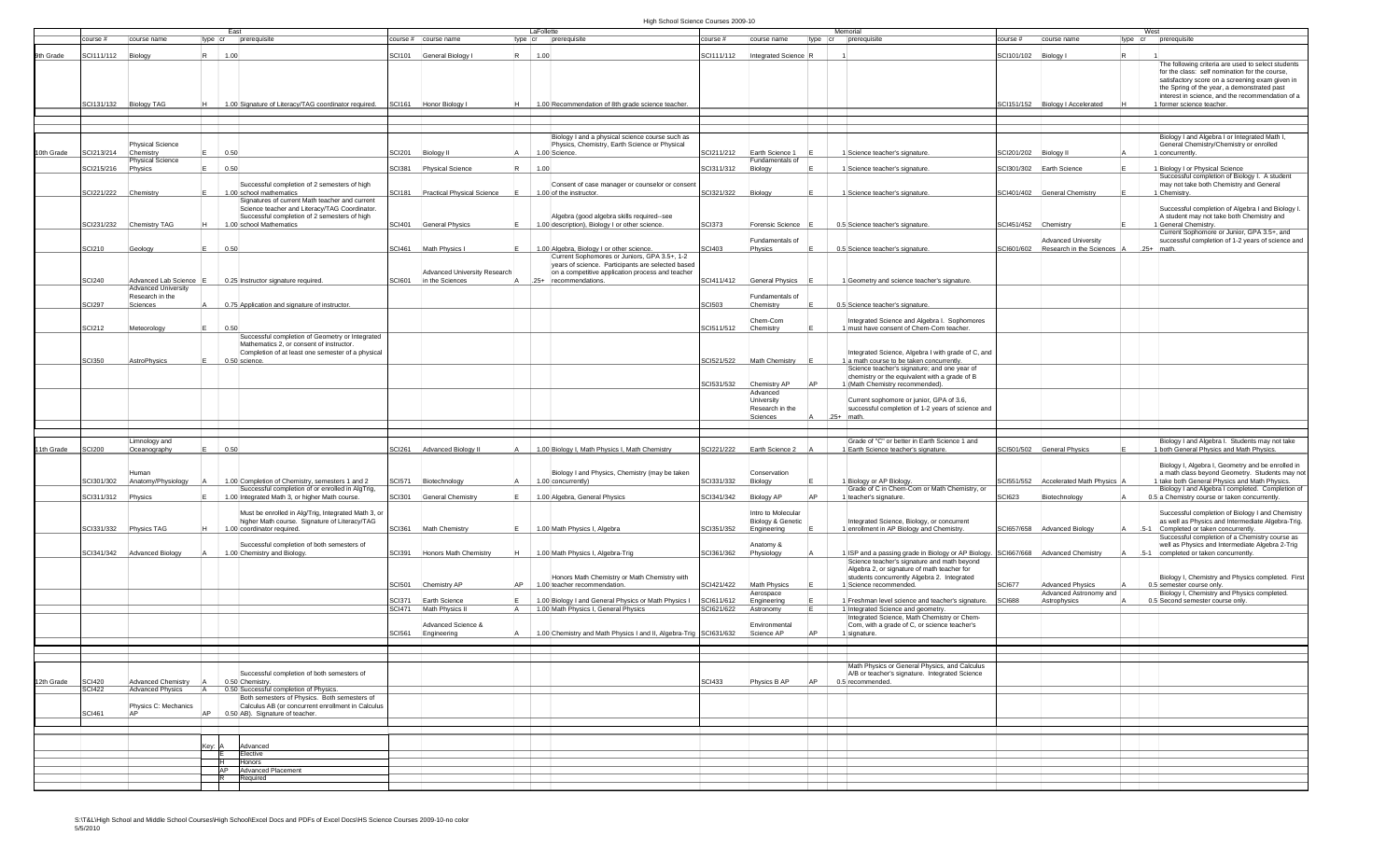|            |               |                                                            |           |                                                                              |               |                                      |    |           | HS Social Studies Courses 2009-10 |                  |                                        |            |            |                                                                                                                              |               |                                    |           |              |
|------------|---------------|------------------------------------------------------------|-----------|------------------------------------------------------------------------------|---------------|--------------------------------------|----|-----------|-----------------------------------|------------------|----------------------------------------|------------|------------|------------------------------------------------------------------------------------------------------------------------------|---------------|------------------------------------|-----------|--------------|
|            |               | East                                                       |           |                                                                              |               | LaFollette                           |    |           |                                   |                  | Memorial                               |            |            |                                                                                                                              |               | West                               |           |              |
|            | course #      | course name                                                |           | type cr prerequisite                                                         | course #      | course name                          |    |           | type cr prerequisite              | course #         | course name                            | type       | cr         | prerequisite                                                                                                                 | course #      | course name                        | type cr   | prerequisite |
|            |               | SOC111/112   U. S. History 9                               | R         | 1.0                                                                          | SOC101        | U.S. History                         |    | R   1.0   |                                   | SOC111/112       | American<br>Experience 1 & 2           |            | 1.0        |                                                                                                                              |               | SOC101/102 United States History 9 | IR.       | 1.0          |
| 9th Grade  | SOC131/132    | U. S. History Honors                                       |           | <b>Honors Application</b><br>1.0 Process                                     | SOC161        | Honors U.S. History                  |    |           | H   1.0 Eighth Grade History      |                  |                                        |            |            |                                                                                                                              |               |                                    |           |              |
| 10th Grade | SOC211/212    | World History 10                                           | R         | 1.0                                                                          | SOC201        | Modern World History                 |    | R   1.0   |                                   | SOC211/212       | <b>World History</b>                   | R          | 1.0        |                                                                                                                              |               | SOC201/202 Western Civilization 10 |           | 1.0          |
|            | SOC231/232    | World History Honors                                       | Iн.       | Signature of current<br>1.0 instructor                                       |               | SOC261 Honors Modern World History   |    | $H$   1.0 |                                   | SOC221/222       | World History AP                       | AP         |            | Signature of American<br>Experience 1 and 2<br>teacher; Student and<br>PARENT signature on<br>summer project<br>1.0 handout. |               |                                    |           |              |
|            |               |                                                            |           |                                                                              |               |                                      |    |           |                                   |                  | Americans and the                      |            |            |                                                                                                                              |               |                                    |           |              |
|            | <b>SOC200</b> | <b>Ethnic Studies</b>                                      | F         | 0.5                                                                          | SOC481        | American Women's History             |    | $E$ 1.0   |                                   | SOC433           | World<br>Women in U.S.                 | F          | 0.5        |                                                                                                                              |               |                                    |           |              |
|            | SOC210        | Social Psychology                                          | IF        | 0.5                                                                          | SOC561        | European History AP                  |    | AP   1.0  |                                   | SOC511/512       | History                                |            | 1.0        |                                                                                                                              |               |                                    |           |              |
|            | SOC220        | Amer. Politics and<br>Government                           | F         | 0.5                                                                          | SOC780        | Global Issues of the 21st<br>Century |    | $E = 0.5$ |                                   | SOC521/522       | The Ancient World                      |            | 1.0        |                                                                                                                              |               |                                    |           |              |
|            |               |                                                            |           |                                                                              |               | War--Causes, Conduct and             |    |           |                                   |                  | European History                       |            |            |                                                                                                                              |               |                                    |           |              |
|            | SOC230        | <b>Basic Economics</b>                                     | E         | 0.5                                                                          | <b>SOC800</b> | Resolution                           |    | $E$ 0.5   |                                   | SOC531/532       | AP                                     | AP         | 1.0        |                                                                                                                              |               |                                    |           |              |
|            |               |                                                            |           |                                                                              |               |                                      |    |           |                                   |                  | The Culture and<br>Influences of       |            |            |                                                                                                                              |               |                                    |           |              |
|            |               |                                                            |           |                                                                              |               |                                      |    |           |                                   | SOC543           | <b>African Societies</b>               |            | 0.5        |                                                                                                                              |               |                                    |           |              |
|            |               |                                                            |           |                                                                              |               |                                      |    |           |                                   | SOC411/412       | <b>Ethnic Studies</b>                  |            | 1.0        |                                                                                                                              |               |                                    |           |              |
|            |               |                                                            |           |                                                                              |               |                                      |    |           |                                   | SOC423<br>SOC613 | <b>American Politics</b><br>Pyschology | IE.<br>lE. | 0.5<br>0.5 |                                                                                                                              |               |                                    |           |              |
|            |               |                                                            |           |                                                                              |               |                                      |    |           |                                   | SOC622           | Psychology AP                          | <b>AP</b>  | 0.5        |                                                                                                                              |               |                                    |           |              |
| 11th/12th  |               |                                                            |           | US History 9 or                                                              |               |                                      |    |           |                                   |                  | American                               |            |            |                                                                                                                              |               | US History/American                |           |              |
| Grade      | SOC310        | U.S. History Since 1950 R                                  |           | 0.5 World History 10                                                         | <b>SOC700</b> | America Since '45                    |    | R 0.5     |                                   | SOC353           | Experience 3                           | R          | 0.5        |                                                                                                                              | SOC303        | Experience                         | R/E 0.5   |              |
|            |               | History of Arts and                                        |           |                                                                              |               |                                      |    |           |                                   |                  |                                        |            |            | Enrollment by teacher<br>recommendation only.<br>Please see your social                                                      |               | US History/African                 |           |              |
|            | SOC300        | Ideas                                                      | IF        | 0.5                                                                          | SOC720        | <b>Challenges of Democracy</b>       |    | $E$ 0.5   |                                   | SOC313           | <b>Basic Economics</b>                 |            |            | 0.5 studies teacher.                                                                                                         | SOC483        | American Experience                | R/E 0.5   |              |
|            | SOC320        | <b>Wisconsin History</b>                                   |           | 0.5                                                                          | SOC730        | Human Social Behavior                |    | $E$ 0.5   |                                   | SOC323           | Economics                              | R          | 0.5        |                                                                                                                              | SOC313        | Africa                             | $R/E$ 0.5 |              |
|            | SOC330        | U.S. History Since 1950<br><b>Honors</b>                   | H         | Signature of current<br>0.5 instructor                                       | <b>SOC770</b> | Human Social Behavior 2              |    |           | E   0.5 Human Social Behavior     | <b>SOC333</b>    | Microeconomics<br>AP                   | AP         |            | Signature of World<br>0.5 History teacher.                                                                                   | SOC323        | Latin America                      | $R/E$ 0.5 |              |
|            |               | History of Justice and                                     |           |                                                                              |               |                                      |    |           |                                   |                  | Macroeconomics                         |            |            | Microeconomics AP or                                                                                                         |               |                                    |           |              |
|            | SOC340        | Law                                                        | lE.       | 0.5                                                                          | <b>SOC750</b> | Social Issues                        |    | $E$ 0.5   |                                   | SOC342           | AP                                     | <b>AP</b>  |            | 0.5 Economics.                                                                                                               | SOC333        | <b>Middle East</b>                 | R/E 0.5   |              |
|            | SOC361        | AP Macroeconomics                                          | IAP.      | Successful completion of<br>Algebra, signature of<br>0.5 instructor required |               | SOC760 Multicultural Studies         |    | $E$ 0.5   |                                   |                  |                                        |            |            |                                                                                                                              | SOC343        | China                              | $R/E$ 0.5 |              |
|            | SOC362        | <b>AP Microeconomics</b>                                   | AP        | Successful completion of<br>Algebra, signature of<br>0.5 instructor required |               | SOC790 Multicultural Field Studies   |    |           | $E$   0.5 Multicultural Studies   |                  |                                        |            |            |                                                                                                                              | SOC418        | Introduction to Economics E        |           | 0.5          |
|            |               |                                                            |           | Grade of "C" of better in<br>Social Psychology,<br>signature of instructor   |               |                                      |    |           |                                   |                  |                                        |            |            |                                                                                                                              |               | U.S. Government and                |           |              |
|            | SOC364        | <b>AP Psychology</b>                                       | AP        | 0.5 required.                                                                |               | SOC571 U. S. History AP              | AP | 1.0       |                                   |                  |                                        |            |            |                                                                                                                              | SOC437        | Politics AP                        | AP        | 0.5          |
|            |               | <b>US Government and</b>                                   |           | Grade of a "C" of better in<br>American Politics and                         |               |                                      |    |           |                                   |                  |                                        |            |            |                                                                                                                              |               | Contemporary World                 |           |              |
|            | SOC366        | Politics AP                                                | <b>AP</b> | 0.5 Government.                                                              |               | SOC740 Advanced Psychology           |    |           | A   0.5 Human Social Behavior     |                  |                                        |            |            |                                                                                                                              | <b>SOC443</b> | <b>Issues</b>                      | E         | 0.5          |
|            |               |                                                            |           | Successful completion of<br>World History, signature                         |               |                                      |    |           |                                   |                  |                                        |            |            |                                                                                                                              |               |                                    |           |              |
|            |               | SOC367/368 European History AP                             | <b>AP</b> | 1.0 of instructor required.<br>United States 9 or                            |               |                                      |    |           |                                   |                  |                                        |            |            |                                                                                                                              | SOC463        | Social Issues                      | E         | 0.5          |
|            | SOC380        | Women in American<br>History                               | lE.       | signature of instructor<br>0.5 required.                                     |               |                                      |    |           |                                   |                  |                                        |            |            |                                                                                                                              | SOC453        | Social Psychology                  | E         | 0.5          |
|            |               | U.S./World: Survey of                                      |           |                                                                              |               |                                      |    |           |                                   |                  |                                        |            |            |                                                                                                                              |               |                                    |           |              |
|            | SOC390        | Issues                                                     |           |                                                                              |               |                                      |    |           |                                   |                  |                                        |            |            |                                                                                                                              | <b>SOC473</b> | Women and Society                  | lE.       | 0.5          |
|            |               | R=required, E=elective, AP=AP, T=TAG, H=Honors, A=Advanced |           |                                                                              |               |                                      |    |           |                                   |                  |                                        |            |            |                                                                                                                              |               |                                    |           |              |